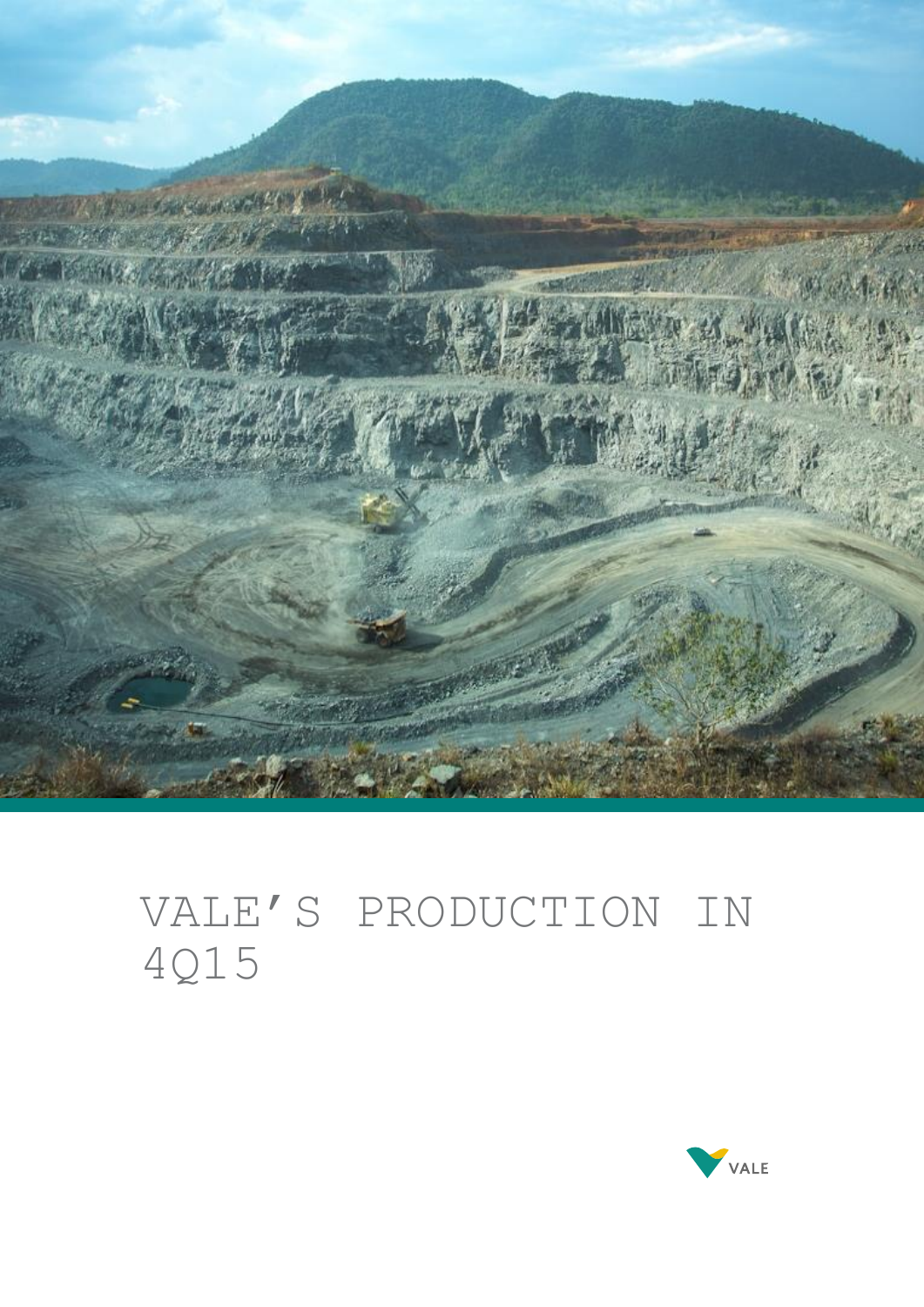www.vale.com rio@vale.com Tel.: (55 21) 3814-4540

# Investor Relations Department

Rogério T. Nogueira André Figueiredo Carla Albano Miller Fernando Mascarenhas Andrea Gutman Bruno Siqueira Claudia Rodrigues Mariano Szachtman Renata Capanema

BM&F BOVESPA: VALE3, VALE5 NYSE: VALE, VALE.P HKEx: 6210, 6230 EURONEXT PARIS: VALE3, VALE5 LATIBEX: XVALO, XVALP

This press release may include statements that present Vale's expectations about future events or results. All statements, when based upon expectations about the future and not on historical facts, involve various risks and uncertainties. Vale cannot guarantee that such statements will prove correct. These risks and uncertainties include factors related to the following: (a) the countries where we operate, especially Brazil and Canada; (b) the global economy; (c) the capital markets; (d) the mining and metals prices and their dependence on global industrial production, which is cyclical by nature; and (e) global competition in the markets in which Vale operates. To obtain further information on factors that may lead to results different from those forecast by Vale, please consult the reports Vale files with the U.S. Securities and Exchange Commission (SEC), the Brazilian Comissão de ValoresMobiliários (CVM), the French Autorité des Marchés Financiers (AMF), and The Stock Exchange of Hong Kong Limited, and in particular the factors discussed under "Forward-Looking Statements" and "Risk Factors" in Vale's annual report on Form 20-F.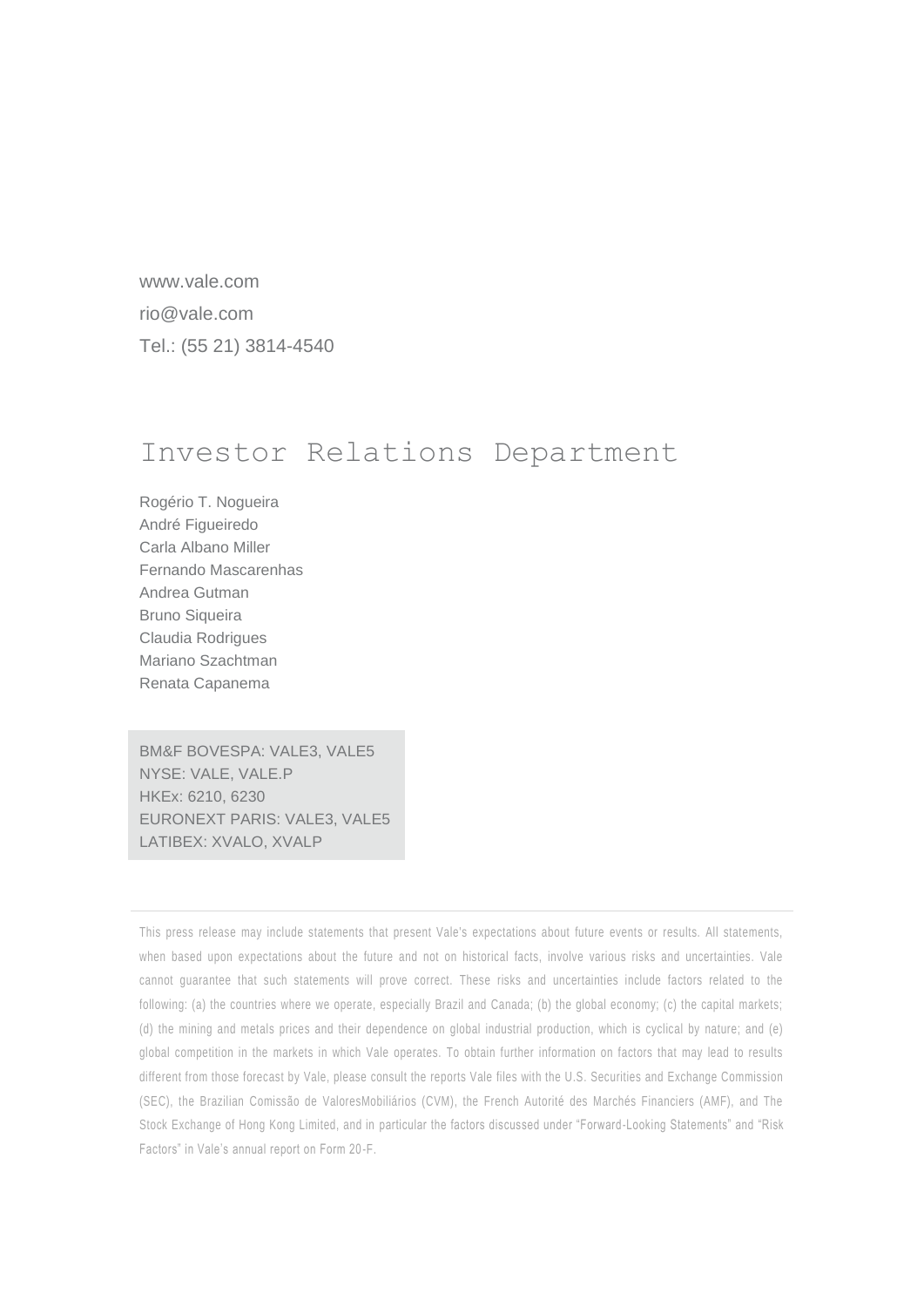

# Production highlights

Rio de Janeiro, February 18, 2016 – Vale S.A. (Vale) delivered a strong operational performance in 4Q15 and in 2015, with annual and quarterly production records in iron ore, pellets, nickel, copper, cobalt and gold.

# **Ferrous Minerals**

### IRON ORE

- Annual supply record of 345.9  $Mt^1$  in 2015.
- Annual production record in Carajás of 129.6 Mt in 2015, 9.9 Mt higher than in 2014.
- Annual shipments<sup>2</sup> of 303.6 Mt in 2015, 18.9 Mt higher than in 2014.
- Quarterly production record in Carajás of 36.5 Mt, 2.6 Mt higher than in 3Q15 and 1.7 Mt higher than in 4Q14.
- Quarterly production at the N4WS and N5S extension mines in Carajás of 22.8 Mt in 4Q15, 4.9 Mt higher than in 3Q15.

# **PELLETS**

- Annual production record, excluding Samarco´s output, of 46.2 Mt in 2015, 3.2 Mt higher than in 2014.
- Annual production record in Vargem Grande of 6.4 Mt in 2015, 0.6 Mt higher than in 2014, as well as annual production record in Tubarão VIII of 6.6 Mt in 2015.

# **Base Metals**

#### NICKEL

 $\overline{a}$ 

Annual production record of 291,000 t, 16,000 t higher than in 2014.



<sup>1</sup> Excluding Samarco's attributable production. 2

Including manganese (1.9 Mt), pellets (27.4 Mt) and iron ore from third parties (0.3 Mt)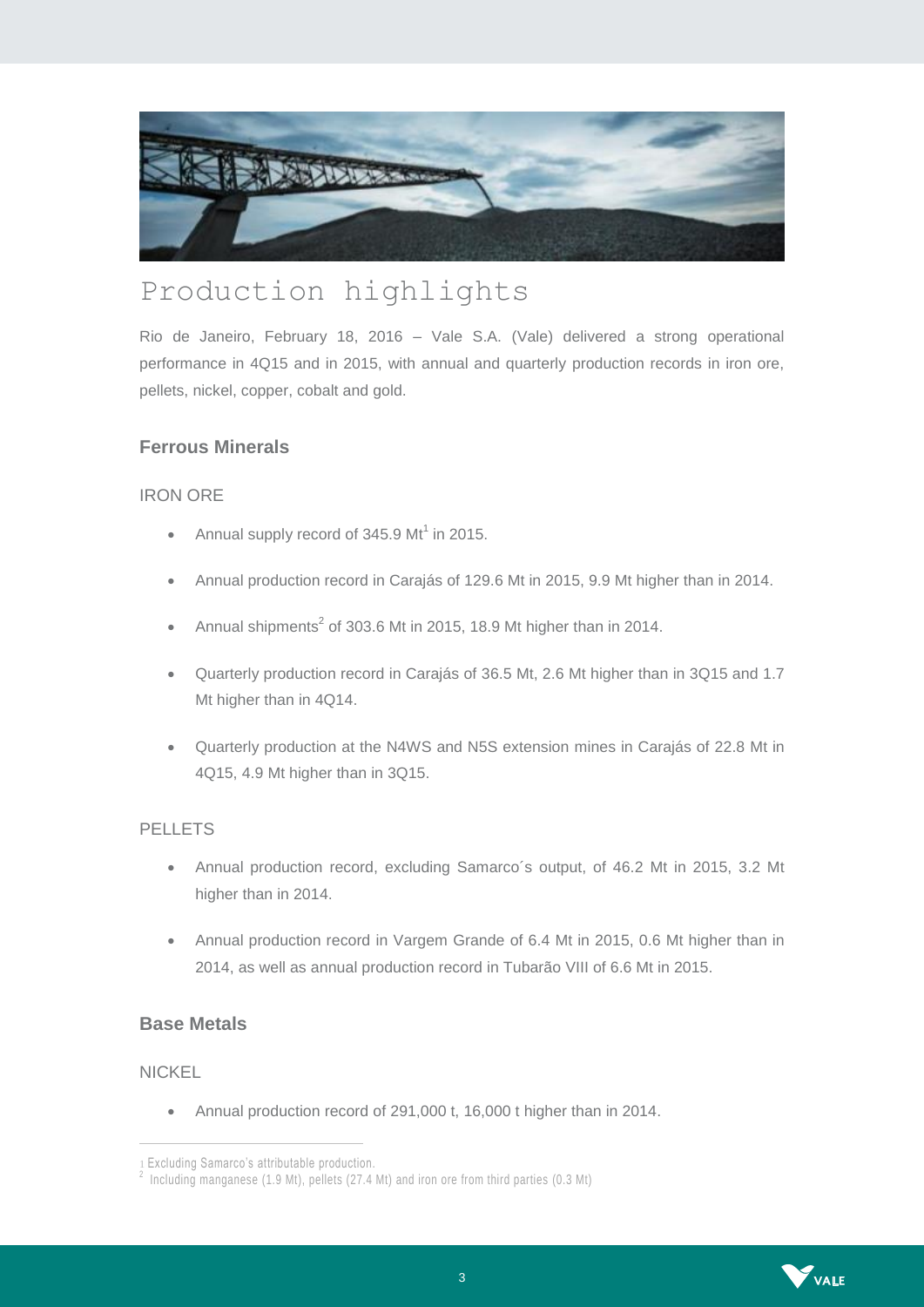- Annual production record at VNC of 30,800 t in 2015, 12,000 t higher than in 2014, with higher production share of Nickel Oxide (NiO) vs. Nickel Hydroxide Cake (NHC).
- Annual production record from Onça Puma of 24,000 t in 2015, 3,000 t higher than in 2014.
- Annual production record from PT Vale Indonesia Tbk of 81,200 t of nickel in matte, 3,200 t higher than in 2014.
- Quarterly overall production record of 82,700 t, 11,100 t higher than in 3Q15 and 9,100 t higher than in 4Q14.
- Quarterly production record at VNC of 9,600 t, 1,500 t higher than in 3Q15 and 2,900 t higher than in 4Q14.

### COPPER

- <span id="page-3-0"></span>• Annual production<sup>3</sup> record of 423,800 t in 2015, 44,100 t higher than in 2014.
- Annual production record at Salobo of 155,000 t in 2015, 57,000 t higher than in 2014.
- Quarterly overall production<sup>[3](#page-3-0)</sup> record of 112,500 t, 13,200 t higher than in 3Q15 and 7,800 t higher than in 4Q14.
- Quarterly production record at Salobo of 42,000 t, 1,100 t higher than in 3Q15 and 10,400 t higher than in 4Q14.

# COBALT

- Annual production record of 4,533 t in 2015, 790 t higher than in 2014, driven by the increase in VNC production.
- Quarterly production record of 1,271 t, 100 t higher than in 3Q15, driven by an increase in Sudbury production and by the quarterly production record at VNC.

#### GOLD

 $\overline{a}$ 

- Annual production record of 420,000 oz in 2015, 99,000 oz higher than in 2014.
- Quarterly production record of 117,000 oz, 17,000 oz higher than in 3Q15 and 23,000 oz higher than in 4Q14.



<sup>3</sup> Including Lubambe's attributable production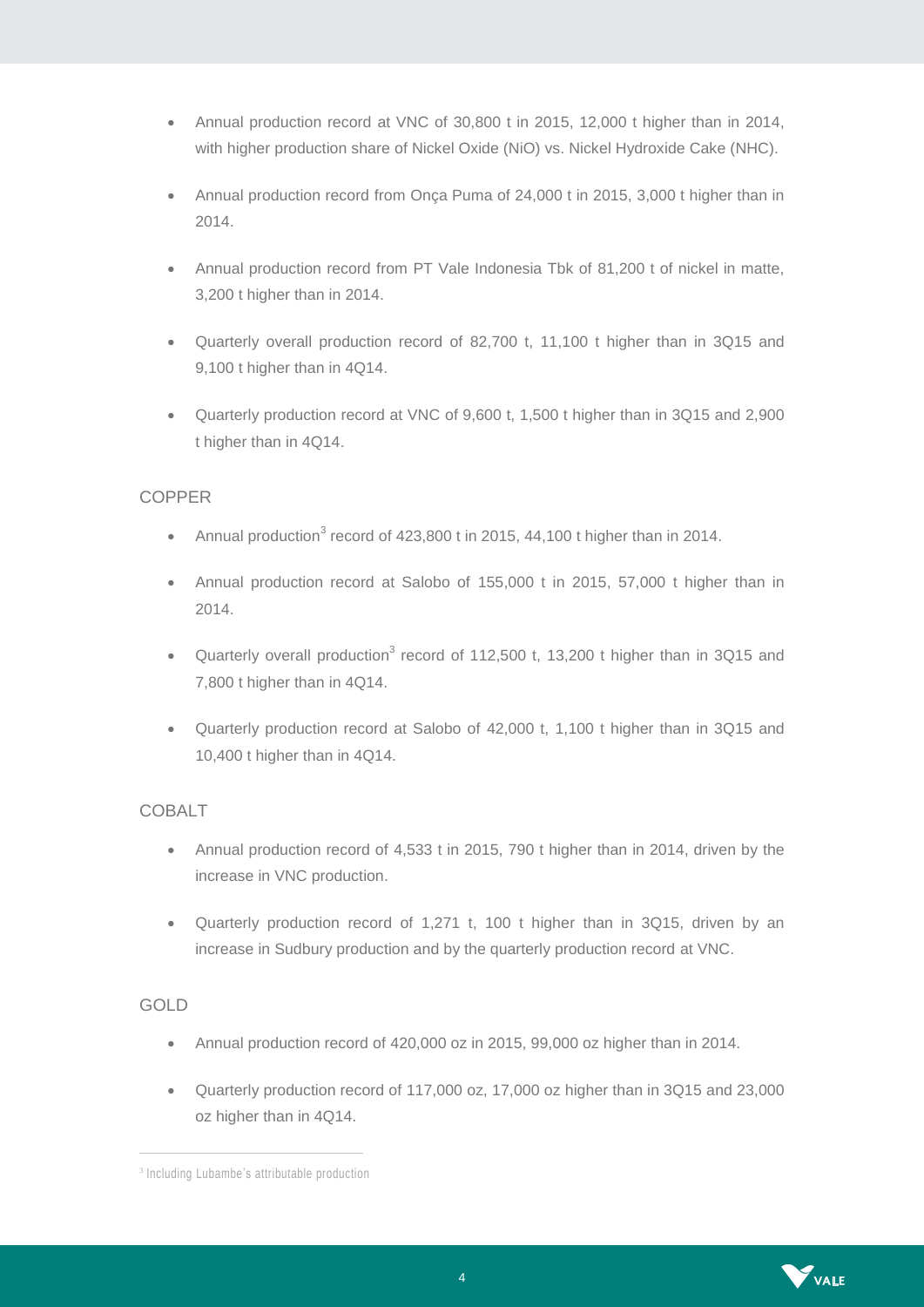### **Coal**

- Annual production of 7.3 Mt in 2015, 1.3 Mt lower than in 2014, due to the stoppage of the Integra Coal and the Isaac Plains mines, which were placed in care and maintenance in 2Q14 and 3Q14 respectively.
- Annual production at Moatize of 4.9 Mt in 2015, in line with 2014, but with a better product mix (metallurgical coal production increased by 8.9%, while thermal coal production decreased by 12.6%).
- Annual production at Carborough Downs of 2.4 Mt in 2015, 0.5 Mt higher than in 2014.
- Quarterly overall production of 1.6 Mt, 0.5 Mt lower than in 3Q15, negatively impacted by a long wall move in Carborough Downs and by a stoppage for adjustments at the coal-handling and processing plant (CHPP) in Moatize.

### **Fertilizers**

Annual production record at Bayóvar of 3.9 Mt in 2015, 0.1 Mt higher than in 2014.

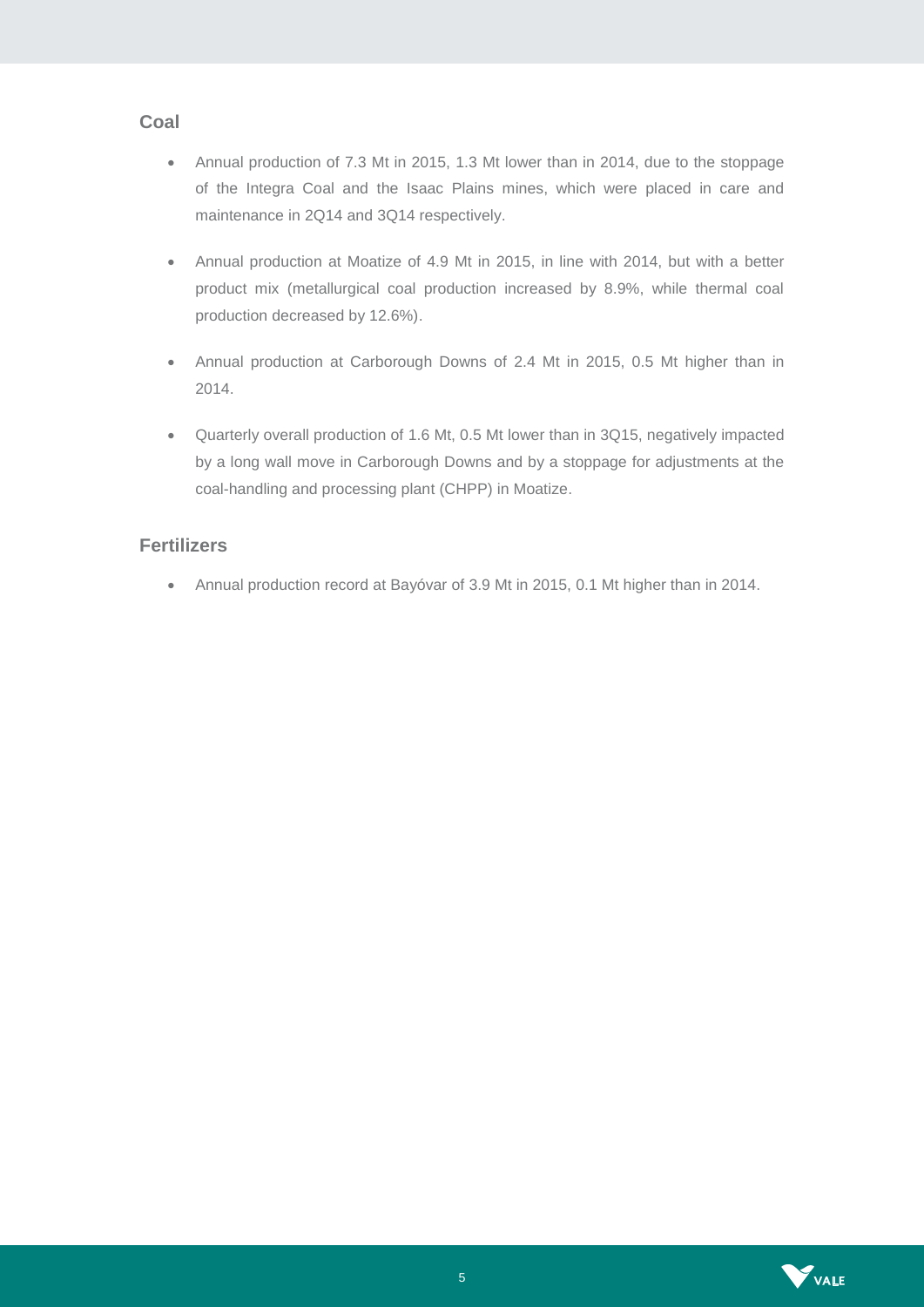# **Production summary**

|                         |        |        |        |         |         |           | % change  |           |
|-------------------------|--------|--------|--------|---------|---------|-----------|-----------|-----------|
| 000' metric tons        | 4Q15   | 3Q15   | 4Q14   | 2015    | 2014    | 4Q15/3Q15 | 4Q15/4Q14 | 2015/2014 |
| Iron ore                | 88.411 | 90.739 | 86.297 | 345.879 | 331,556 | $-2.6%$   | 2.4%      | 4.3%      |
| $P$ ellets <sup>1</sup> | 10.377 | 12.196 | 11,642 | 46.198  | 42,965  | $-14.9%$  | $-10.9%$  | 7.5%      |
| Manganese Ore           | 651    | 644    | 723    | 2.441   | 2.352   | 1.0%      | $-10.0\%$ | 3.8%      |
| Coal                    | 1.585  | 2.052  | 2.310  | 7.344   | 8.645   | $-22.7%$  | $-31.4%$  | $-15.1%$  |
| <b>Nickel</b>           | 82.7   | 71.6   | 73.6   | 291     | 275     | 15.4%     | 12.3%     | 5.7%      |
| Copper <sup>2</sup>     | 112.5  | 99.3   | 105.4  | 423.8   | 379.7   | 13.4%     | 6.7%      | 11.6%     |
| Cobalt                  | 1.271  | 1.171  | 1.266  | 4.531   | 3.743   | 8.6%      | 0.4%      | 21.1%     |
| Gold (000' oz troy)     | 117    | 100    | 94     | 420     | 321     | 17.6%     | 25.6%     | 30.8%     |
| Potash                  | 137    | 125    | 147    | 481     | 492     | 10.3%     | $-6.5%$   | $-2.3%$   |
| Phosphate rock          | 2.122  | 1.935  | 2.209  | 8.163   | 8.421   | 9.7%      | $-4.0%$   | $-3.1\%$  |

<sup>1</sup> Excluding Samarco's attributable production.

² Including Lubambe's attributable production.

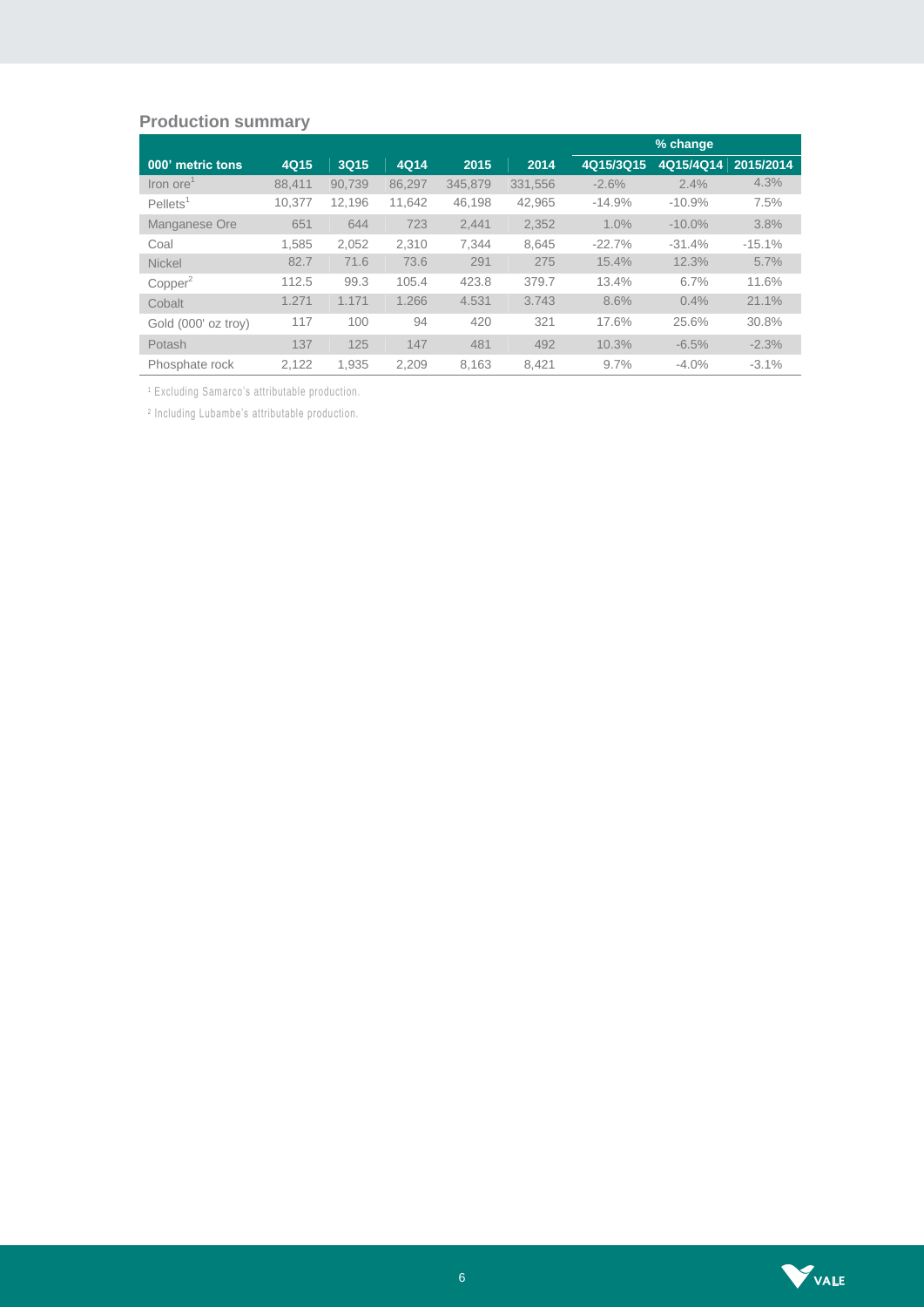

# Iron Ore

|                       |        |        |        |         |         |           | % change  |           |
|-----------------------|--------|--------|--------|---------|---------|-----------|-----------|-----------|
| 000' metric tons      | 4Q15   | 3Q15   | 4Q14   | 2015    | 2014    | 4Q15/3Q15 | 4Q15/4Q14 | 2015/2014 |
| Northern System       | 36,534 | 33,889 | 34,858 | 129,554 | 119,657 | 7.8%      | 4.8%      | 8.3%      |
| Carajás               | 36,534 | 33,889 | 34,858 | 129,554 | 119,657 | 7.8%      | 4.8%      | 8.3%      |
| Southeastern System   | 26,459 | 31,246 | 26,448 | 112,626 | 107,458 | $-15.3%$  | 0.0%      | 4.8%      |
| <b>Itabira</b>        | 9,002  | 9.787  | 9,628  | 35,513  | 35,489  | $-8.0\%$  | $-6.5%$   | 0.1%      |
| Minas Centrais        | 11,146 | 11,187 | 7,225  | 41,206  | 33,049  | $-0.4%$   | 54.3%     | 24.7%     |
| Mariana               | 6,310  | 10,272 | 9,595  | 35,908  | 38,920  | $-38.6%$  | $-34.2%$  | $-7.7%$   |
| Southern System       | 21,511 | 22,049 | 20,125 | 86,705  | 86,264  | $-2.4%$   | 6.9%      | 0.5%      |
| Paraopeba             | 5,953  | 6,648  | 6,165  | 25,827  | 28,220  | $-10.3%$  | $-3.3%$   | $-8.4%$   |
| Vargem Grande         | 8,487  | 7,554  | 6,159  | 29,259  | 25,032  | 12.3%     | 37.8%     | 16.9%     |
| Minas Itabirito       | 7,072  | 7,847  | 7,802  | 31,619  | 33,012  | $-10.0%$  | $-9.5%$   | $-4.3%$   |
| Midwestern System     | 857    | 1.041  | 1,542  | 4,514   | 5,836   | $-17.7\%$ | $-44.4%$  | $-22.6%$  |
| Corumbá               | 408    | 627    | 1,015  | 2,819   | 3,782   | $-35.0%$  | $-59.8%$  | $-25.5%$  |
| Urucum                | 449    | 414    | 527    | 1,695   | 2,054   | 8.6%      | $-14.7%$  | $-17.5%$  |
| <b>IRON ORE</b>       | 85,361 | 88,225 | 82,973 | 333,399 | 319,215 | $-3.2%$   | 2.9%      | 4.4%      |
| TPP <sup>1</sup>      | 3,050  | 2,514  | 3,324  | 12,480  | 12,341  | 21.3%     | $-8.2%$   | 0.1%      |
| <b>IRON ORE + TPP</b> | 88,411 | 90,739 | 86,297 | 345,879 | 331,556 | $-2.6%$   | 2.4%      | 4.3%      |
| Samarco <sup>2</sup>  | 1,555  | 3,884  | 3,823  | 12,683  | 13,146  | $-60.0\%$ | $-59.3%$  | $-3.5%$   |

<sup>1</sup> Third Party Purchases

² Vale's attributable production capacity of 50%.

# **Production summary**

Vale's own iron ore production, excluding iron ore acquired from third parties and Samarco's attributable production, reached a record 333.4 Mt in 2015, 14.2 Mt higher than in 2014. Including third party purchases, annual supply reached 345.9 Mt.

In 2015, Carajás achieved a production record of 129.6 Mt, representing an increase of 9.9Mt in relation to 2014.

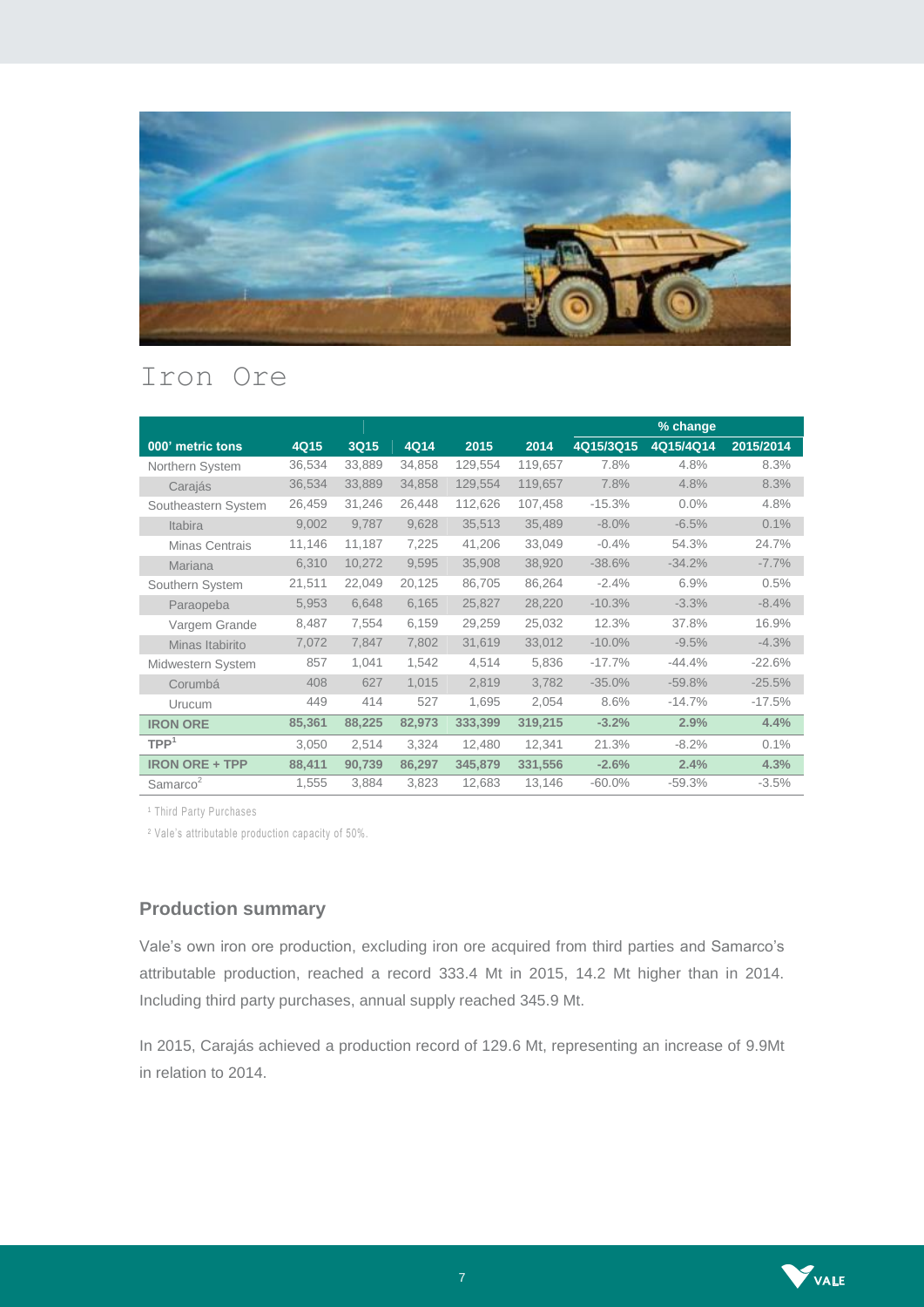The Southern System produced 86.7 Mt in 2015, its best annual volume since 2007. This 2015 production represents an increase of 0.5% against the 86.3 Mt produced in 2014.

The Southeastern System produced 112.6 Mt in 2015, an increase of 4.8% against the 107.5 Mt produced in 2014.

On a quarterly basis, Vale's iron ore own production – ex-Samarco's attributable production – was 85.4 Mt in 4Q15, an increase of 2.9% against the 83.0 Mt produced in 4Q14, despite the impact at the Mariana mining hub of the accident at Samarco's Fundão tailing dam. In order to offset the production decrease at the Mariana mining hub, immediate measures were taken to improve performance in other operations, enabling Vale to reach its 4Q15 planned production target and beat its annual supply guidance by 5.9Mt.

In addition to the above-mentioned impact at the Mariana hub and in line with the previously announced strategy of margin optimization, less efficient operations such as some of the beneficiation plants at the Feijão, Jangada, Pico and Fábrica operations, totaling annual capacity of 13Mt, were shut down in 3Q15. Productivity gains at the Brucutu, Gongo Soco, Timbopeba, Abóboras II and Mutuca mines, and at Plant 2 in Carajás, as well the ramp up of the Conceição I, Conceição II and Vargem Grande Itabirites plants offset the production loss at the closed beneficiation plants and at the Mariana hub.

Conceição I and Vargem Grande Itabirites plants concluded their ramp-up in 4Q15, while the ramp-up of the Conceição II Itabirites plant started in 2Q15 and has been progressing as planned.

Quarterly supply, including third party purchases, reached 88.4 Mt in 4Q15. All third party supply contracts were renegotiated to guarantee a positive contribution margin. Third party volumes increased in 4Q15 vs. 3Q15 taking advantage of railway capacity availability.

#### **Northern system**

Carajás achieved a new production record of 36.5 Mt in 4Q15, 7.8% and 4.8% higher than in 3Q15 and in 4Q14, respectively, mostly due to the ramp-up of the N4WS and N5S mines and the higher capacity utilization at Plant 2.

Production at the N4WS mine reached 14.2 Mt in 4Q15, 30% higher than in 3Q15 whilst production from the N5S extension mine reached 8.6 Mt in 4Q15.

Production at Plant 2 reached 8.0 Mt in 4Q15, 0.4 Mt higher than in 3Q15.

The average product grades from Carajás were 65.2% of iron ore, 1.8% of silica, 1.4% of alumina and 0.063% of phosphorus.

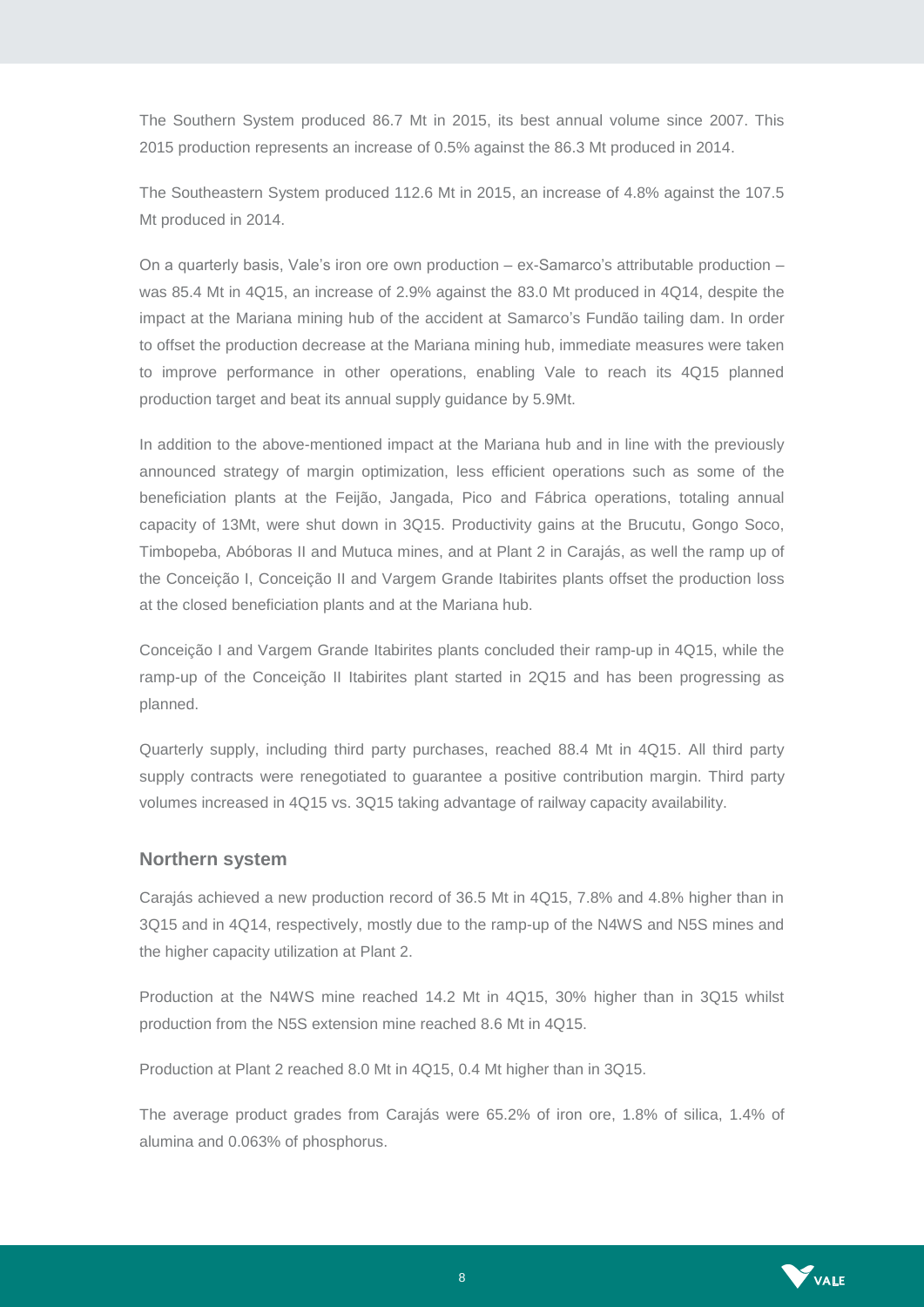#### **Southeastern system**

The Southeastern System, which encompasses the Itabira, Minas Centrais and Mariana mining hubs, produced 26.5 Mt in 4Q15, 4.8 Mt lower than in 3Q15 and in line with 4Q14.

Production at the Itabira mining hub was 9.0 Mt, 8.0% and 6.5% lower than in 3Q15 and 4Q14, respectively. The decrease in 4Q15 was mostly driven by the production halt for the tie-ins of the new beneficiation lines at the Conceição Itabirites II plant, whose ramp-up is progressing as planned. The operational performance of the Conceição I Itabirites plant, which ramp-up was concluded in 4Q15, has exceeded expectations.

Production at the Minas Centrais mining hub was 11.1 Mt in 4Q15, in line with 3Q15 and 3.9 Mt higher than in 4Q14, as a result of the ramp-up of the 5th beneficiation line at the Brucutu processing plant, which produced 1.5 Mt in 4Q15.

Production at the Mariana mining hub was 6.3 Mt, 38.6% and 34.2% lower than in 3Q15 and 4Q14, respectively, due to the accident at Samarco's Fundão tailing dam. Since then: (i) Vale´s Alegria mine is operating with a dry beneficiation process at a lower mine productivity; (ii) Vale´s Timbopeba plant stopped production due to the destruction of the conveyor belt which fed ROM from the Fabrica Nova mine; and (iii) Vale´s Fazendão mine interrupted its ROM production with the stoppage of Samarco's operations.

#### **Southern system**

The Southern System, composed of the Paraopeba, Vargem Grande and Minas Itabirito mining hubs, produced 21.5 Mt in 4Q15, 2.4% lower than in 3Q15 but 6.9% higher than in 4Q14.

Production at the Paraopeba mining hub was 0.7 Mt lower than in 3Q15, as a result of the end of a ROM sales contract. Production in 4Q15 was 0.2 Mt lower than in 4Q14, due to the stoppage of the Feijão and Jangada processing plants, but was partially offset by productivity gains at other plants. Both the Feijão and Jangada processing plants had higher beneficiation costs and delivered a lower quality product. The shutdown of these plants was a result of Vale´s strategy of reducing production of lower margin products.

Production at the Vargem Grande mining hub achieved a new record with an output of 8.5 Mt in 4Q15, 12.3% and 37.8% higher than in 3Q15 and in 4Q14, respectively, as a result of the ramp-up of the Vargem Grande Itabirites plant and the Abóboras II dry processing plant. The Vargem Grande Itabirites plant completed its ramp-up in 4Q15, reaching production of 2.1 Mt in 4Q15 and 5.4 Mt in 2015. The plant is currently producing high grade ore as planned. The Abóboras II dry processing plant produced 0.9 Mt in 4Q15.

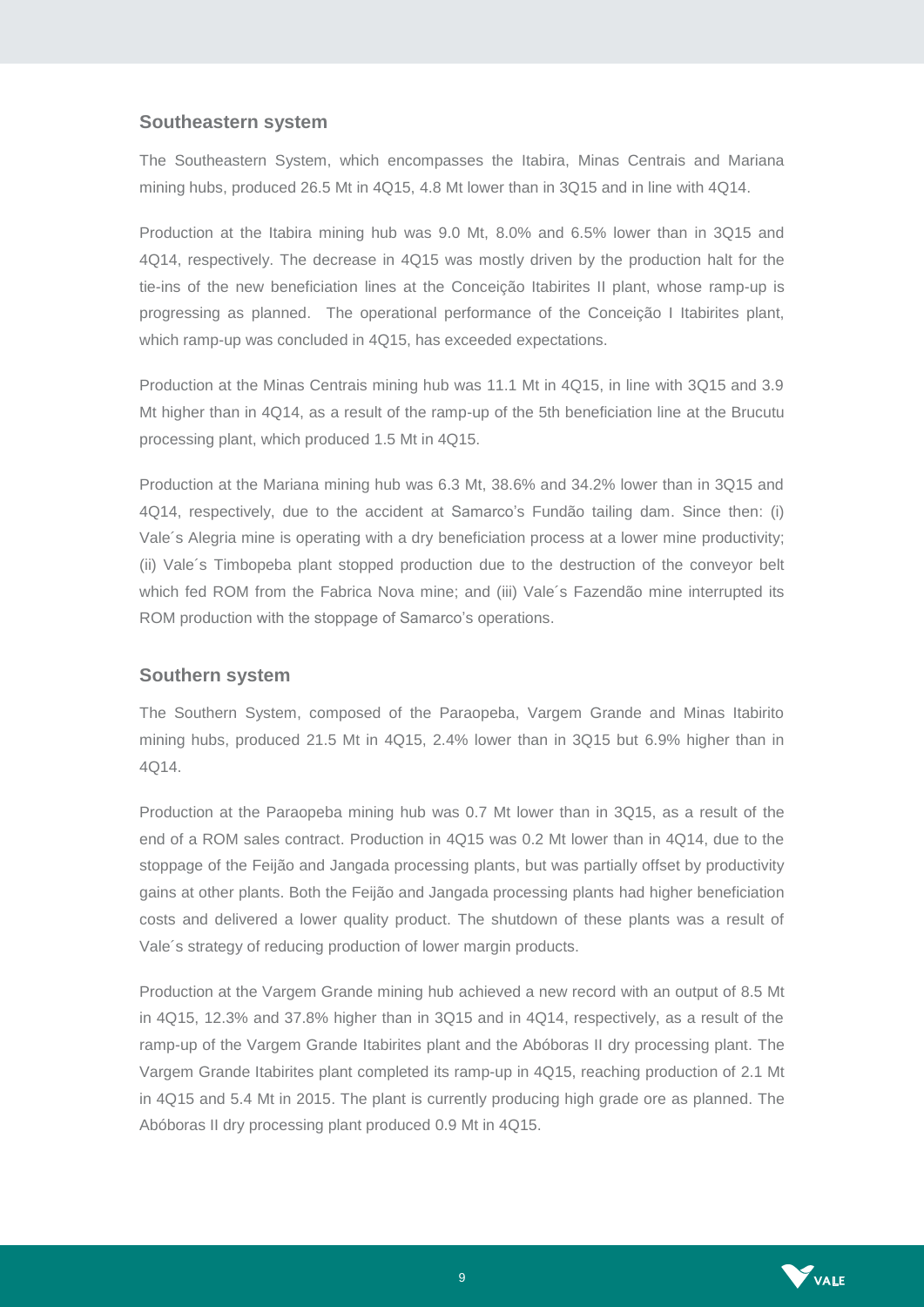Production at the Minas Itabirito mining hub amounted to 7.1 Mt, 10% and 9.5% lower than in 3Q15 and 4Q14, respectively, as a result of our strategy to reduce production of lower quality products. Production was reduced at the Fábrica and Pico mines.

#### **Midwestern system**

The Midwestern System, comprising the Urucum and the Corumbá mines, produced 0.9 Mt in 4Q15, 0.2 Mt and 0.7 Mt lower than in 3Q15 and 4Q14, respectively, as a result of Vale's strategy to optimize inventory levels.

#### **Samarco**

In 4Q15 Samarco's pellet feed production (mostly dedicated to the production of Samarco's pellets) was 1.6 Mt, 60% lower than in 3Q15 and 4Q14, as a result of the interruption in production caused by the Samarco's Fundão tailings dam accident.

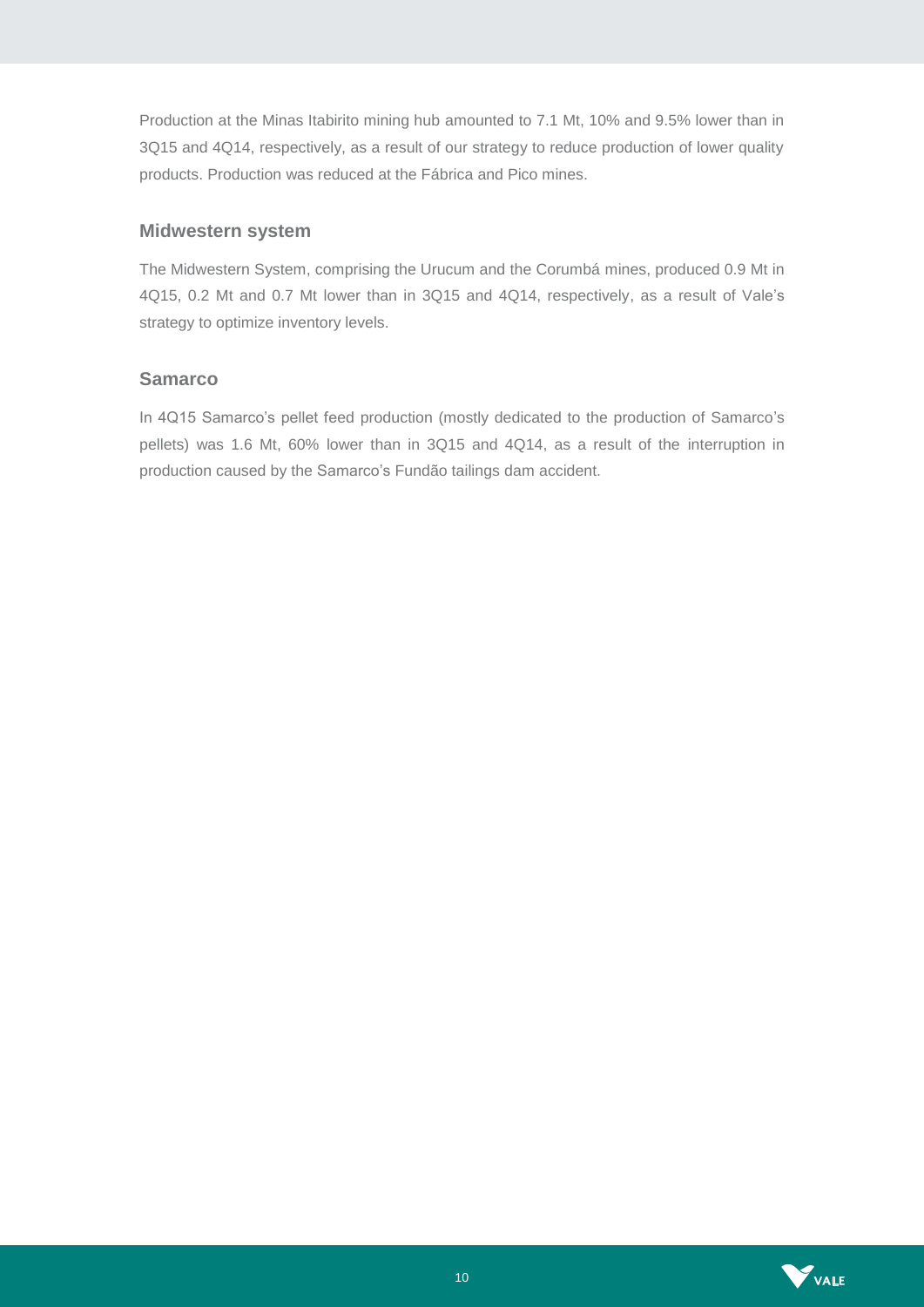

# Pellets

|                            |        |        |        |              |        |           | % change  |           |
|----------------------------|--------|--------|--------|--------------|--------|-----------|-----------|-----------|
| 000' metric tons           | 4Q15   | 3Q15   | 4Q14   | 2015         | 2014   | 4Q15/3Q15 | 4Q15/4Q14 | 2015/2014 |
| Southeastern System        | 6,414  | 7.200  | 7.058  | 27.934       | 25.385 | $-10.9%$  | $-9.1%$   | 10.0%     |
| Itabrasco (Tubarão 3)      | 953    | 1.052  | 1.105  | 4.265        | 4.449  | $-9.4%$   | $-13.7%$  | $-4.1%$   |
| Hispanobras (Tubarão 4)    | 992    | 1,122  | 1.115  | 4,301        | 4,409  | $-11.6%$  | $-11.0%$  | $-2.4%$   |
| Nibrasco (Tubarão 5 and 6) | 1.752  | 2,180  | 2.382  | 8,401        | 9,464  | $-19.6%$  | $-26.4%$  | $-11.2%$  |
| Kobrasco (Tubarão 7)       | 1.100  | 1.125  | 1.200  | 4,402        | 4,574  | $-2.2%$   | $-8.3%$   | $-3.8%$   |
| Tubarão 8                  | 1,616  | 1,720  | 1.257  | 6,564        | 2,490  | $-6.0\%$  | 28.6%     | 163.6%    |
| Southern System            | 2,462  | 2,649  | 2.193  | 10.101       | 8.972  | $-7.1%$   | 12.3%     | 12.6%     |
| Fabrica                    | 978    | 946    | 780    | 3.731        | 3.211  | 3.4%      | 25.4%     | 16.2%     |
| Vargem Grande              | 1.484  | 1.702  | 1.413  | 6,370        | 5.761  | $-12.8%$  | 5.0%      | 10.6%     |
| Oman                       | 1.502  | 2.347  | 2.391  | 8.163        | 8.608  | $-36.0%$  | $-37.2%$  | $-5.2%$   |
| <b>TOTAL PELLETS</b>       | 10.377 | 12.196 | 11.642 | 46.198       | 42.965 | $-14.9%$  | $-10.9%$  | 7.5%      |
| Samarco                    | 1.605  | 3.564  |        | 3.529 12.312 | 12.054 | $-55.0%$  | $-54.5%$  | 2.1%      |

<sup>'</sup> Vale's attributable production capacity of 50%.

# **Production overview**

Vale's pellet production, excluding Samarco's attributable production of 12.3 Mt, reached a record 46.2 Mt in 2015 with the ramp-up of the Tubarão 8 plant.

Vale's pellet production, excluding Samarco's attributable production of 1.6 Mt, reached 10.4 Mt in 4Q15. Production in 4Q15 was 14.9% lower than in 3Q15 and 10.9% lower than in 4Q14, mainly due to scheduled maintenance stoppages at some plants.

#### **Southeastern system**

Production at the Tubarão pellet plants – Tubarão 3, 4, 5, 6, 7 and 8 – amounted to 6.4 Mt in 4Q15, 10.9% and 9.1% lower than in 3Q15 and 4Q14, respectively, mainly due to scheduled maintenance stoppages in Plants 3, 4, 5 and 6.

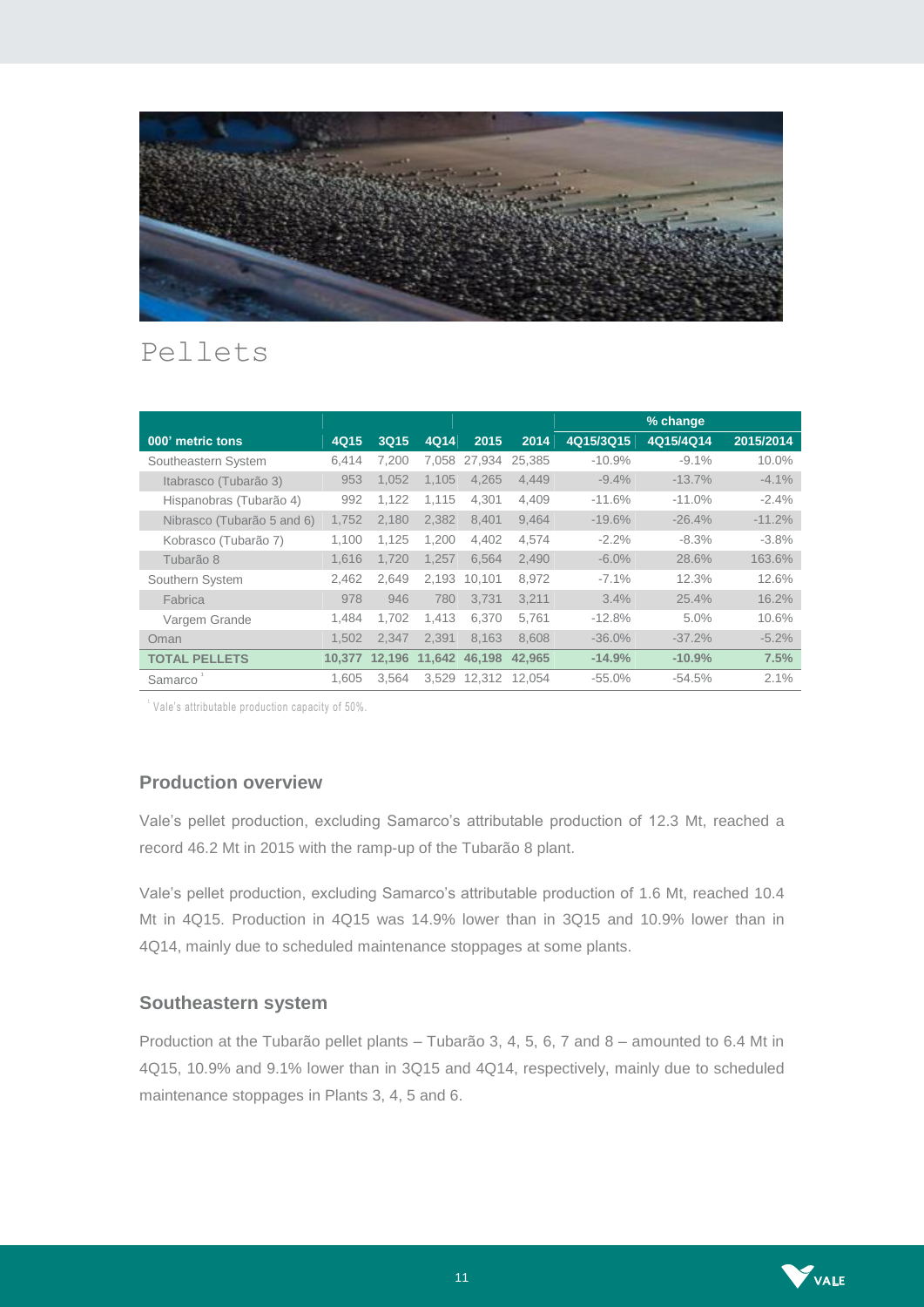# **Southern system**

Production at the Fábrica pellet plant was 1.0 Mt in 4Q15, 3.4% higher than in 3Q15 and 25.4% higher than in 4Q14, due to higher availability of pellet feed.

Production at the Vargem Grande pellet plant amounted to 1.5 Mt, 12.8% lower than in 3Q15 and 5.0% higher than in 4Q14, mainly as a result of lower feed availability.

# **Oman operations**

Production at the Oman pellet plant reached 1.5 Mt in 4Q15, 36.0% lower than in 3Q15, due to a scheduled maintenance stoppage in the pellet plant.

# **Samarco**

Samarco's attributable production was 1.6 Mt in 4Q15, 55.0% lower than in 3Q15 and 54.5% lower than in 4Q14, as result of the accident at Samarco's Fundão tailings dam on November  $5^{\text{th}}$ , 2015.

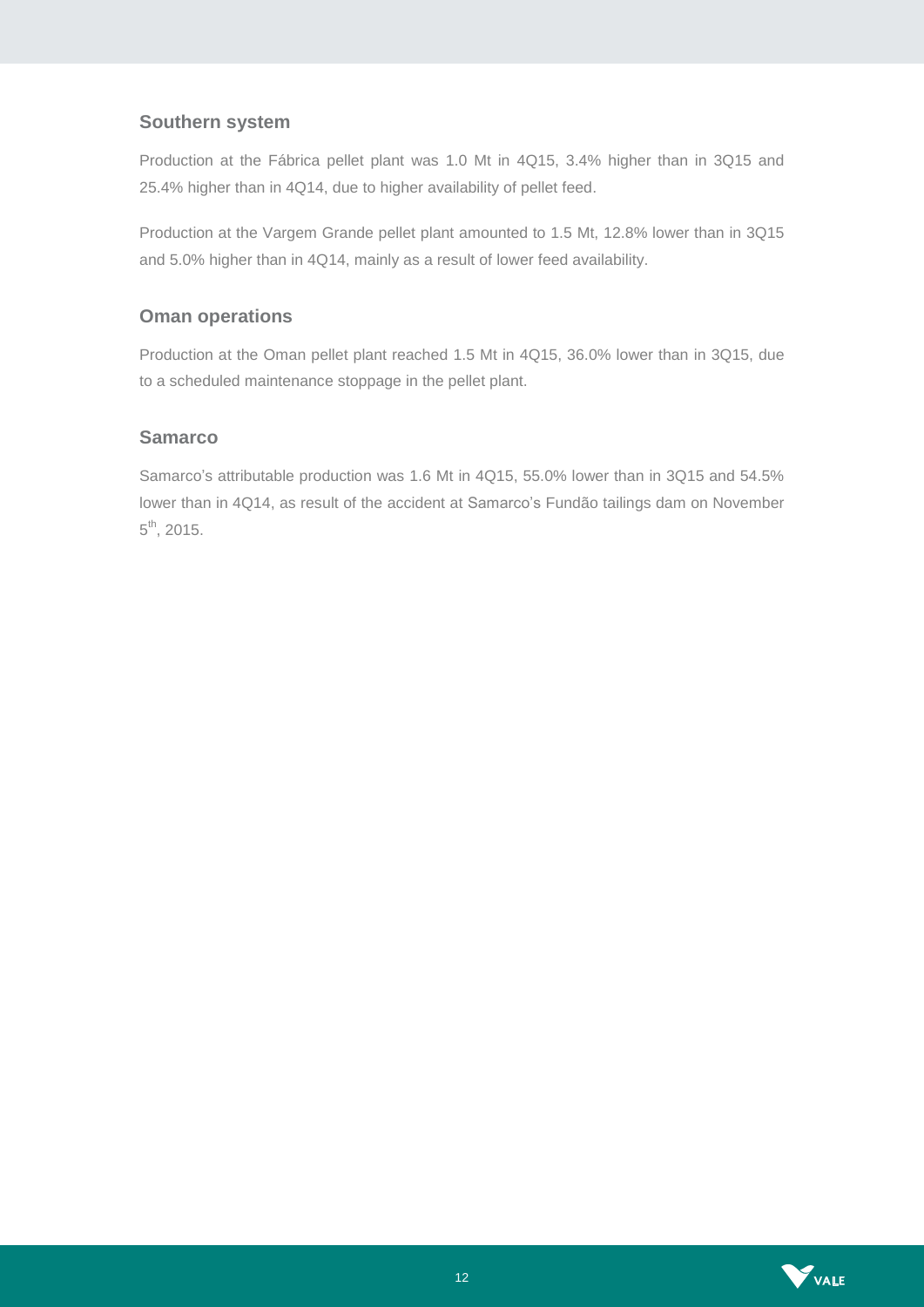# Manganese ore and ferroalloys

|                      |      |             |      |       |       |           | % change  |           |
|----------------------|------|-------------|------|-------|-------|-----------|-----------|-----------|
| 000' metric tons     | 4Q15 | <b>3Q15</b> | 4Q14 | 2015  | 2014  | 4Q15/3Q15 | 4Q15/4Q14 | 2015/2014 |
| <b>MANGANESE ORE</b> | 651  | 644         | 723  | 2.441 | 2.352 | 1.0%      | $-10.0\%$ | 3.8%      |
| Azul                 | 485  | 468         | 513  | 1.706 | 1.695 | 3.7%      | $-5.4\%$  | 0.6%      |
| Urucum               | 166  | 177         | 177  | 735   | 601   | $-6.2\%$  | $-6.3%$   | 22.3%     |
| Other mines          | ٠    | $\sim$      | 33   | ۰     | 56    | n.m.      | n.m.      | n.m.      |
| <b>FERROALLOYS</b>   | 20   | 21          | 41   | 99    | 171   | $-6.2%$   | $-51.3%$  | $-41.8%$  |
| <b>Brazil</b>        | 20   | 21          | 41   | 99    | 171   | $-6.2\%$  | $-51.3%$  | $-41.8%$  |

#### **Production overview**

In 2015, manganese ore production increased by 3.8% and the output of ferroalloys was 41.8% lower than in 2014.

The ferroalloy plants in Minas Gerais (in Barbacena and Ouro Preto) remain shut down since 1Q15 as existing energy contracts expired and energy costs increased, impacting the economic viability of the ferroalloy operations. Production of manganese ore in the Morro da Mina mine was halted as a consequence of the stoppage of ferroalloy plants in Minas Gerais.

#### **Manganese ore production**

Production from the Azul manganese mine reached 485,000 t in 4Q15, 3.7% higher than in 3Q15, as a result of better productivity and greater sinter feed availability.

Production from the Urucum mine reached 166,000 t in 4Q15, 6.2% lower than in 3Q15, as a result of scheduled maintenance carried out at the main access to the underground mine.

#### **Ferroalloy production**

Ferroalloy production in 4Q15 was 20,000 t, 6.2% lower than in 3Q15, as one furnace in Barbacena operated to fulfill commercial contracts in July and was stopped again from August to December.

Production was comprised of 11,400 t of ferrosilicon manganese alloys (FeSiMn), 8,500 t of high-carbon manganese alloys (FeMnHC), with no production of medium-carbon manganese alloys (FeMnMC) due to lower market demand.

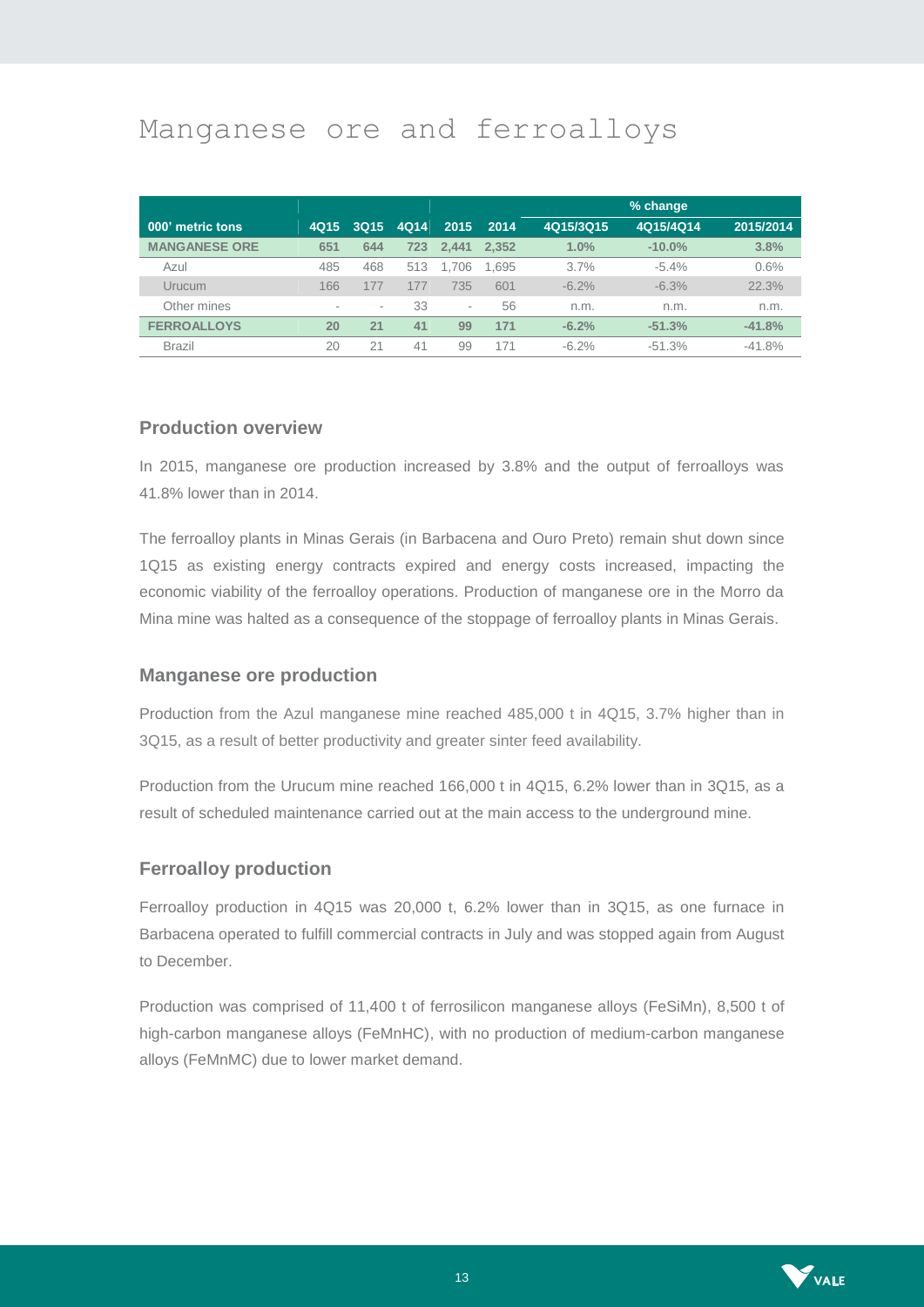

# Nickel

#### **Finished production by source**

|                                     |      |      |      |      |      |           | % change  |           |
|-------------------------------------|------|------|------|------|------|-----------|-----------|-----------|
| 000' metric tons                    | 4Q15 | 3Q15 | 4Q14 | 2015 | 2014 | 4Q15/3Q15 | 4Q15/4Q14 | 2015/2014 |
| Canada                              | 39.7 | 38.5 | 42.1 | 160  | 156  | 3.0%      | $-5.8%$   | 2.3%      |
| Sudbury                             | 13.0 | 18.3 | 15.1 | 54   | 64   | $-28.8%$  | $-13.4%$  | $-15.3%$  |
| Thompson                            | 7.1  | 4.9  | 6.5  | 25   | 26   | 45.5%     | 10.1%     | $-5.0%$   |
| Voisey's Bay                        | 14.7 | 9.6  | 12.6 | 53   | 48   | 53.5%     | 16.8%     | 9.8%      |
| Ore from third parties <sup>1</sup> | 4.8  | 5.7  | 8.0  | 28   | 18   | $-16.1%$  | $-40.0%$  | 57.2%     |
| Indonesia                           | 28.3 | 19.8 | 20.3 | 80   | 79   | 42.4%     | 39.3%     | 1.1%      |
| New Caledonia <sup>2</sup>          | 8.3  | 7.3  | 6.2  | 27   | 19   | 13.4%     | 33.2%     | 43.9%     |
| <b>Brazil</b>                       | 6.4  | 5.9  | 5.0  | 24   | 21   | 8.4%      | 28.2%     | 13.9%     |
| <b>TOTAL NICKEL</b>                 | 82.7 | 71.6 | 73.6 | 291  | 275  | 15.4%     | 12.3%     | 5.7%      |

 $1$  External feed purchased from third parties and processed into finished nickel in our operations.

<sup>2</sup> Production at VNC reached 9,600 t in 4Q15 and 30,800 t in 2015, whereas production of finished nickel from VNC totaled 8,300 t in 4Q15 and 27,000 t in 2015; the differences stem from the required processing time into finished nickel.

# **Production overview**

Production of nickel reached a record 291,000 t in 2015. Nickel production reached 82,700 t in 4Q15, also a quarterly record, being 15.4% and 12.3% higher than in 3Q15 and in 4Q14, respectively.

#### **Canadian operations**

Production from the Sudbury mines reached 13,000 t in 4Q15, 28.8% and 13.4% lower than in 3Q15 and in 4Q14, respectively. Production was negatively impacted by lower than planned output at the Stobie mine, given the two seismic events that occurred in July and August. The mine operated at a lower production rate while mine redesign and remediation work were taking place. The Sudbury mill processed more feed from Voisey's Bay (Ovoid mine) to partially offset the lower production volumes from the Stobie mine.

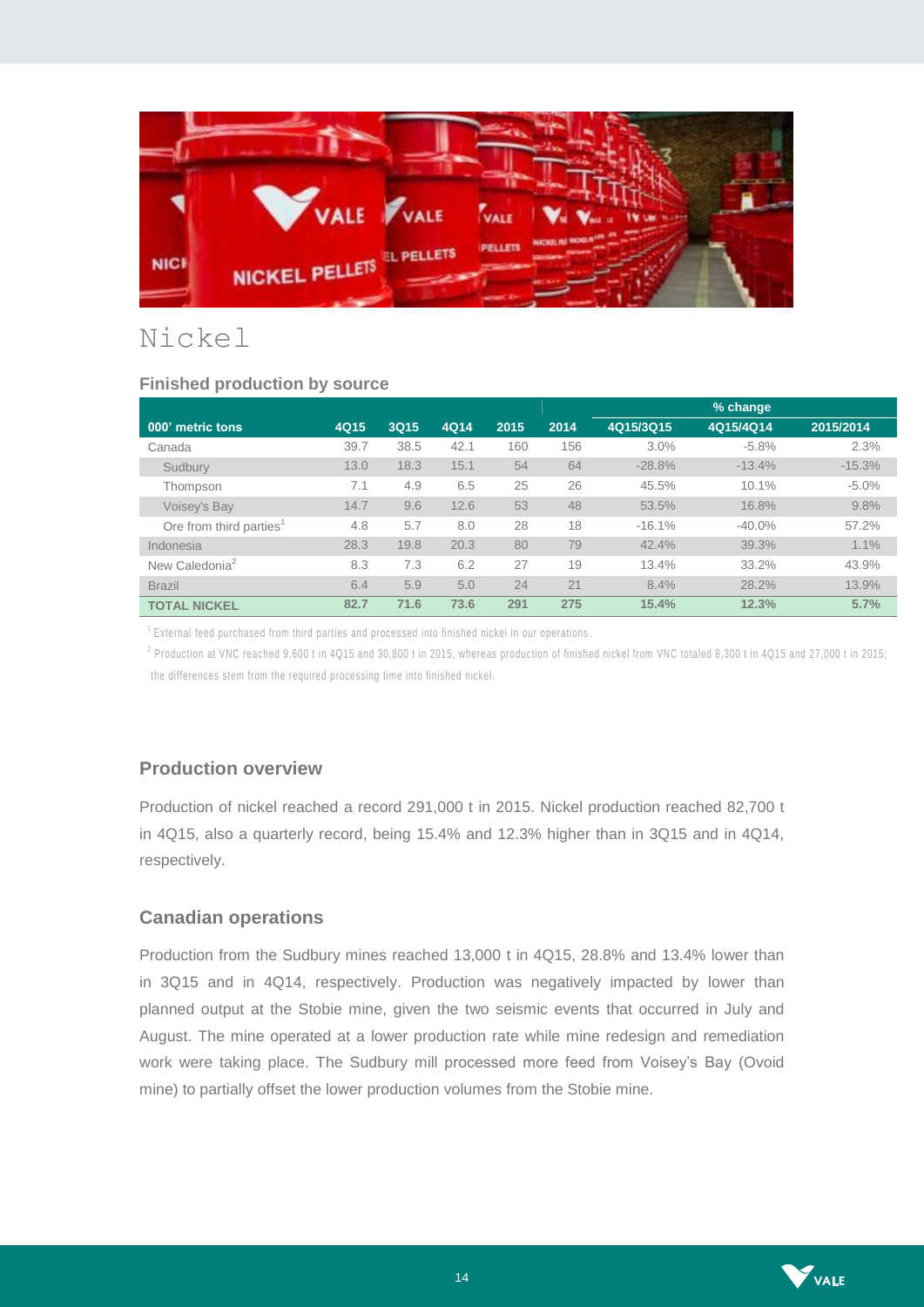Production from the Thompson mines reached 7,100 t in 4Q15, being 45.5% higher than in 3Q15 as the operation carried out scheduled maintenance in August 2015 and 10.1% higher than in 4Q14.

Production from the Voisey's Bay mine reached 14,700 t in 4Q15, 53.5% higher than in 3Q15 and 16.8% higher than in 4Q14, with the resumption of the Sudbury and Thompson smelters after the planned maintenance carried out in August 2015.

Production at the Long Harbour processing plant reached 5,000 t in 4Q15, 40.8% higher than in 3Q15 as the operation continues its ramp-up. The plant operated on a blend of PTVI matte and nickel concentrate from Voisey's Bay in 2015 and began operating solely on nickel concentrate from Voisey's Bay in the beginning of 2016.

# **Indonesian operation (PTVI)**

Production of finished nickel from PTVI reached 28,300 t in 4Q15, 42.4% higher than in 3Q15 as the availability of matte from PTVI was restored in 3Q15 after the maintenance shutdowns carried out in 1H15.

# **New Caledonia operations (VNC)**

Production of NiO and NHC at VNC reached a record 9,600 t in 4Q15. VNC increased front end and back end operational stability in the plant and achieved a production record of 30,800 t in 2015. NiO represented 83% and NHC 17% of VNC's 4Q15 production.

# **Brazilian operation (Onça Puma)**

Production from the Onça Puma operation reached 6,400 t, 8.4% and 28.2% higher than in 3Q15 and in 4Q14, respectively. In 2015, the Onça Puma operation recorded production of 24,400 t of nickel in ferronickel, a new record for that operation as it nears its nominal capacity of 25,000 t.

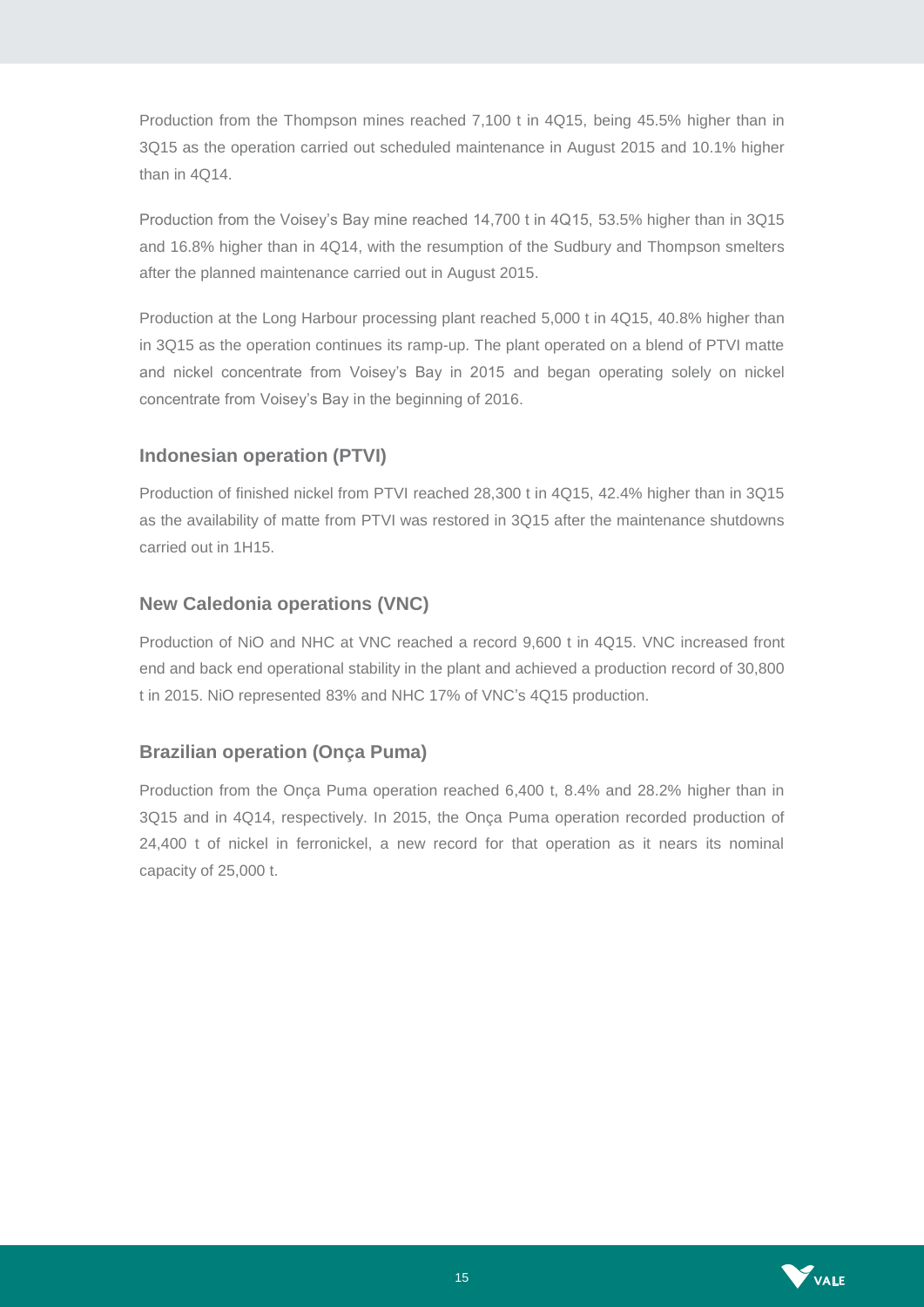

# Copper

|                         |       |      |       |      |                |           | % change  |           |
|-------------------------|-------|------|-------|------|----------------|-----------|-----------|-----------|
| 000' metric tons        | 4Q15  | 3Q15 | 4Q14  | 2015 | 2014           | 4Q15/3Q15 | 4Q15/4Q14 | 2015/2014 |
| <b>BRAZIL</b>           | 64.8  | 65.4 | 58.4  | 260  | 208            | $-1.0%$   | 10.9%     | 24.7%     |
| Sossego                 | 22.8  | 25.3 | 26.9  | 104  | 110            | $-10.2%$  | $-15.3%$  | $-5.3%$   |
| Salobo                  | 42.0  | 40.1 | 31.6  | 155  | 98             | 4.9%      | 33.1%     | 58.2%     |
| <b>CANADA</b>           | 45.5  | 31.4 | 44.6  | 154  | 161            | 44.7%     | 2.0%      | $-4.2%$   |
| Sudbury                 | 31.3  | 19.0 | 23.3  | 98   | 98             | 65.0%     | 34.3%     | 0.4%      |
| Thompson                | 0.3   | 0.1  | 0.4   |      | $\overline{2}$ | 291.4%    | $-26.0%$  | $-24.0%$  |
| Voisey's Bay            | 10.8  | 7.8  | 11.4  | 32   | 33             | 37.9%     | $-5.3%$   | $-2.7%$   |
| Ore from third parties  | 3.1   | 4.6  | 9.5   | 23   | 29             | $-32.0%$  | $-67.1%$  | $-20.3%$  |
| <b>TOTAL EX-LUBAMBE</b> | 110.3 | 96.9 | 103.0 | 414  | 369            | 13.9%     | 7.1%      | 12.1%     |
| Lubambe <sup>1</sup>    | 2.2   | 2.4  | 2.4   | 10   | 10             | $-6.4%$   | $-6.1%$   | $-3.9%$   |
| <b>TOTAL COPPER</b>     | 112.5 | 99.3 | 105.4 | 424  | 380            | 13.4%     | 6.7%      | 11.6%     |

#### **Finished production by source**

<sup>1</sup> Attributable production.

# **Production overview**

Copper production achieved a new annual record of 423,800 t in 2015. The production increase was driven primarily by the ramp-up of Salobo's second line.

Copper production reached 112,500 t in 4Q15, also a new record for our operations, being 13.4% and 6.7% higher than in 3Q15 and in 4Q14, respectively.

#### **Brazilian operations**

Production of copper in concentrate at Sossego totaled 22,800 t in 4Q15, 10.2% and 15.3% lower than in 3Q15 and in 4Q14, respectively, as a result of unscheduled maintenance at the crushing and grinding section of the plant.

Production of copper in concentrate at Salobo achieved a quarterly record of 42,000 t in 4Q15 and 155,400 t in 2015. Salobo's copper production was below plan in 2015 due to the lower grade ore at the Salobo mine and the lower stability at the concentration plant throughout the year. Salobo's concentration plant processed ROM at almost full capacity (24,000,000 tpy) in

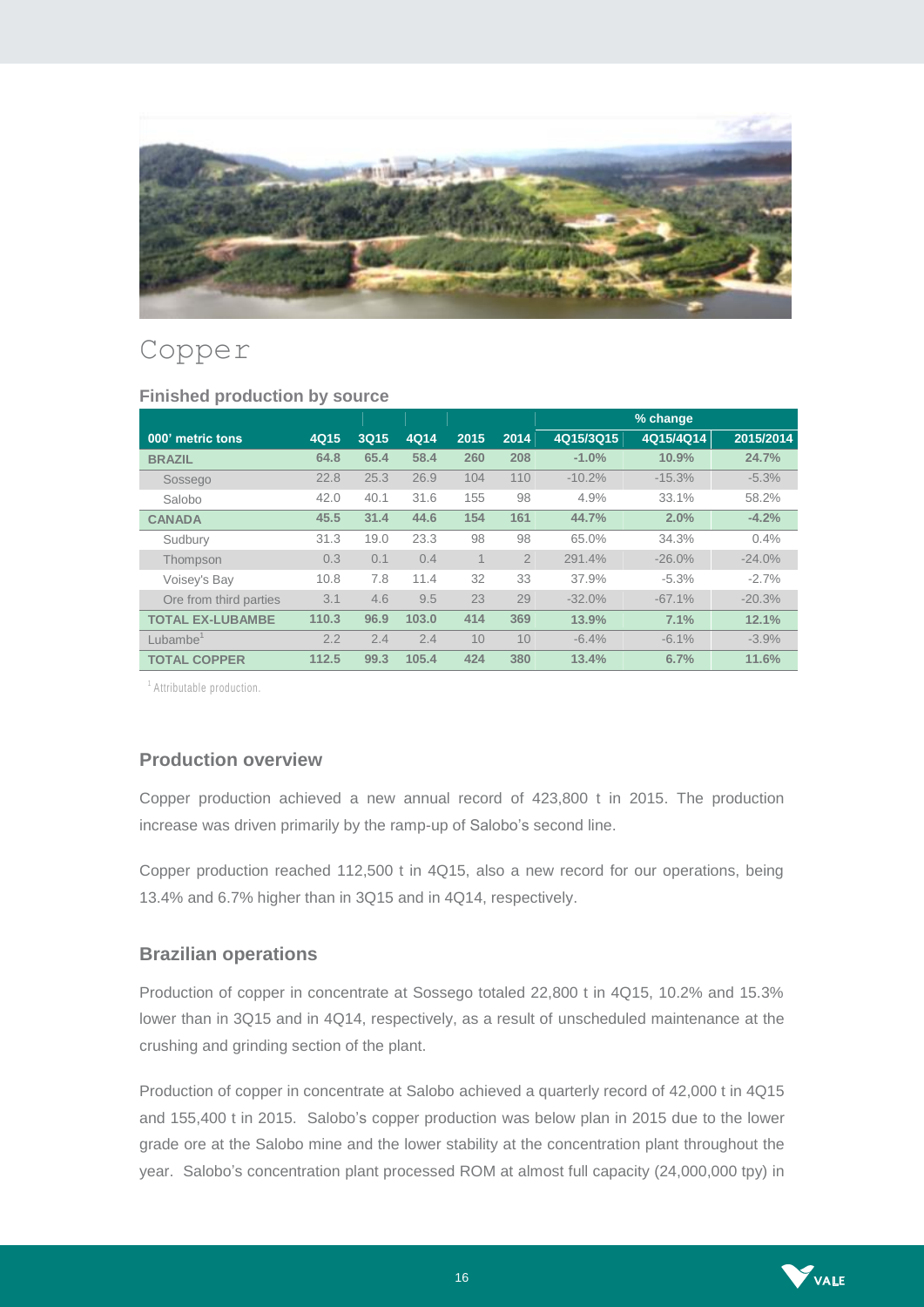4Q15. Salobo is expected to improve copper production in 2Q16, as rain decreases and higher grade ore faces are mined. Salobo is expected to reach its full production capacity in 2H16.

# **Canadian operations**

Production of copper from Sudbury reached 31,300 t in 4Q15, 65.0% higher than in 3Q15, as the operation carried out scheduled maintenance in 3Q15. Production was 34.3% higher than in 4Q14.

Production of copper from Voisey's Bay reached 10,800 t in 4Q15, 37.9% higher than in 3Q15 due to the higher supply of feed to Sudbury and Thompson after the planned maintenance carried out at the Sudbury and Thompson smelters in August 2015. Production was 5.3% lower than in 4Q14.

# **African operation (Lubambe)**

Lubambe delivered 5,600 t of copper in concentrate on a 100% basis (attributable production of 2,200 t).

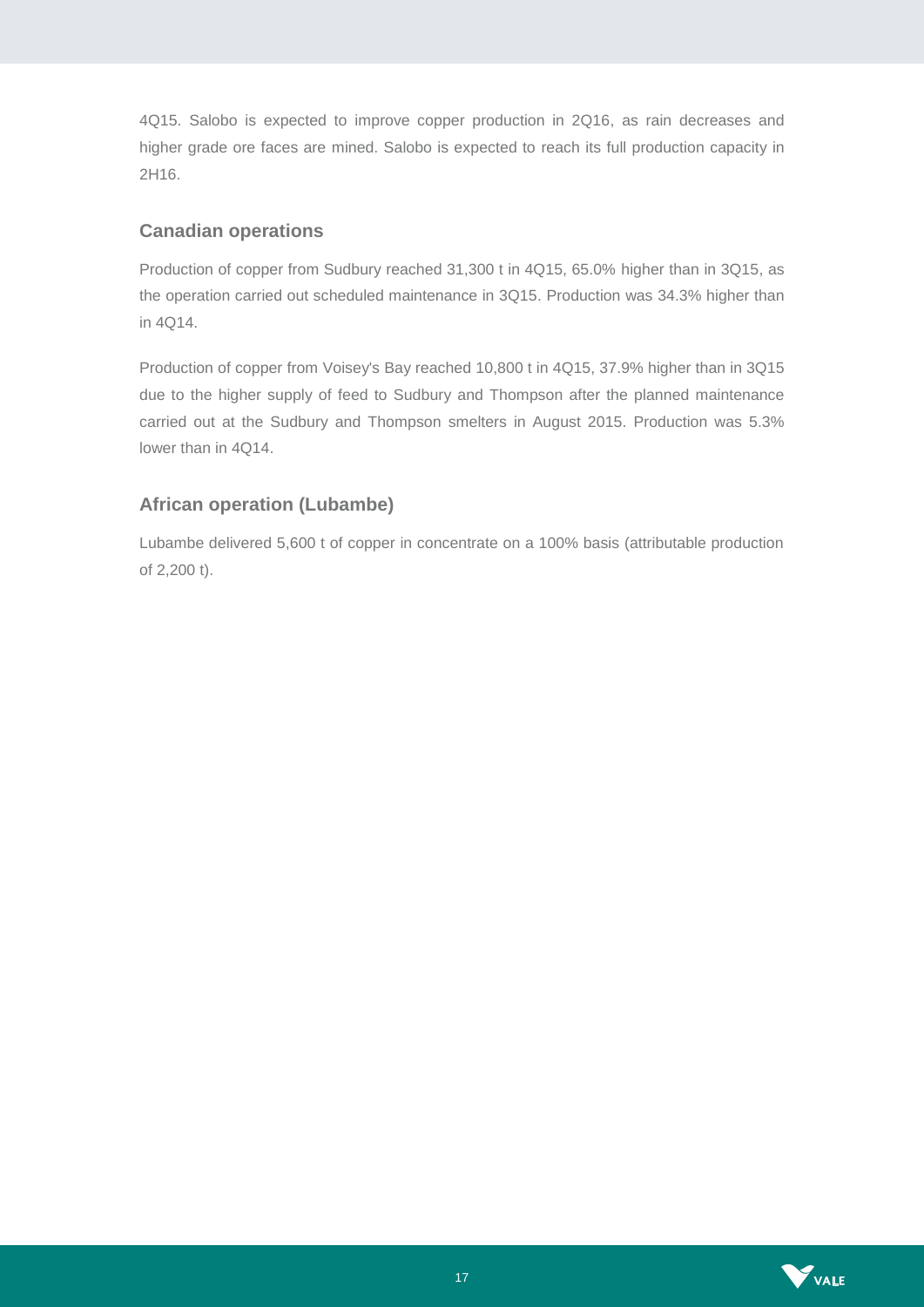

# Nickel and copper by-products

#### **Finished production by source**

|                             |       |       |       |       |       |           | % change  |           |
|-----------------------------|-------|-------|-------|-------|-------|-----------|-----------|-----------|
|                             | 4Q15  | 3Q15  | 4Q14  | 2015  | 2014  | 4Q15/3Q15 | 4Q15/4Q14 | 2015/2014 |
| <b>COBALT</b> (metric tons) | 1,271 | 1,171 | 1,266 | 4,533 | 3,743 | 8.6%      | 0.4%      | 21.1%     |
| Sudbury                     | 272   | 171   | 226   | 751   | 833   | 59.3%     | 20.3%     | $-9.8%$   |
| Thompson                    | 86    | 91    | 160   | 365   | 489   | $-5.4%$   | $-45.9%$  | $-25.4%$  |
| Voisey's Bay                | 90    | 263   | 242   | 849   | 952   | $-65.7%$  | $-62.6%$  | $-10.9%$  |
| <b>VNC</b>                  | 780   | 611   | 629   | 2,391 | 1,384 | 27.6%     | 23.9%     | 72.7%     |
| <b>Others</b>               | 43    | 34    | 9     | 177   | 84    | 25.7%     | 382.8%    | 111.7%    |
| PLATINUM (000' oz troy)     | 37    | 29    | 52    | 154   | 182   | 30.6%     | $-28.4%$  | $-15.6%$  |
| Sudbury                     | 37    | 29    | 52    | 154   | 182   | 30.6%     | $-28.4%$  | $-15.6%$  |
| PALLADIUM (000' oz troy)    | 79    | 56    | 112   | 341   | 398   | 42.3%     | $-28.9%$  | $-14.2%$  |
| Sudbury                     | 79    | 56    | 112   | 341   | 398   | 42.3%     | $-28.9%$  | $-14.2%$  |
| GOLD (000' oz troy)         | 117   | 100   | 94    | 420   | 321   | 17.6%     | 25.6%     | 30.8%     |
| Sudbury                     | 24    | 15    | 24    | 89    | 83    | 63.8%     | $-0.1%$   | 6.9%      |
| Sossego                     | 18    | 19    | 20    | 80    | 78    | $-6.7%$   | $-11.8%$  | 2.7%      |
| Salobo                      | 75    | 66    | 49    | 251   | 160   | 14.3%     | 53.8%     | 56.8%     |
| SILVER (000' oz troy)       | 518   | 415   | 717   | 1,669 | 1,693 | 24.8%     | $-27.7%$  | $-1.4%$   |
| Sudbury                     | 518   | 415   | 717   | 1.669 | 1.693 | 24.8%     | $-27.7%$  | $-1.4%$   |

### **Cobalt**

Cobalt production achieved a record 4,533 t in 2015 and totaled 1,271 t in 4Q15, driven by the higher production at VNC.

Cobalt production from Voisey's Bay decreased to 90 t in 4Q15 from the 263 t in 3Q15 as nickel concentrate from Voisey's Bay is being directed to Long Harbour, which did not produce any cobalt in 4Q15. Long Harbour is expected to start producing cobalt in 2016.

Cobalt production from Sudbury increased to 272 t in 4Q15, up from 171 t in 3Q15, as the Sudbury smelter resumed production after its planned maintenance in August 2015.

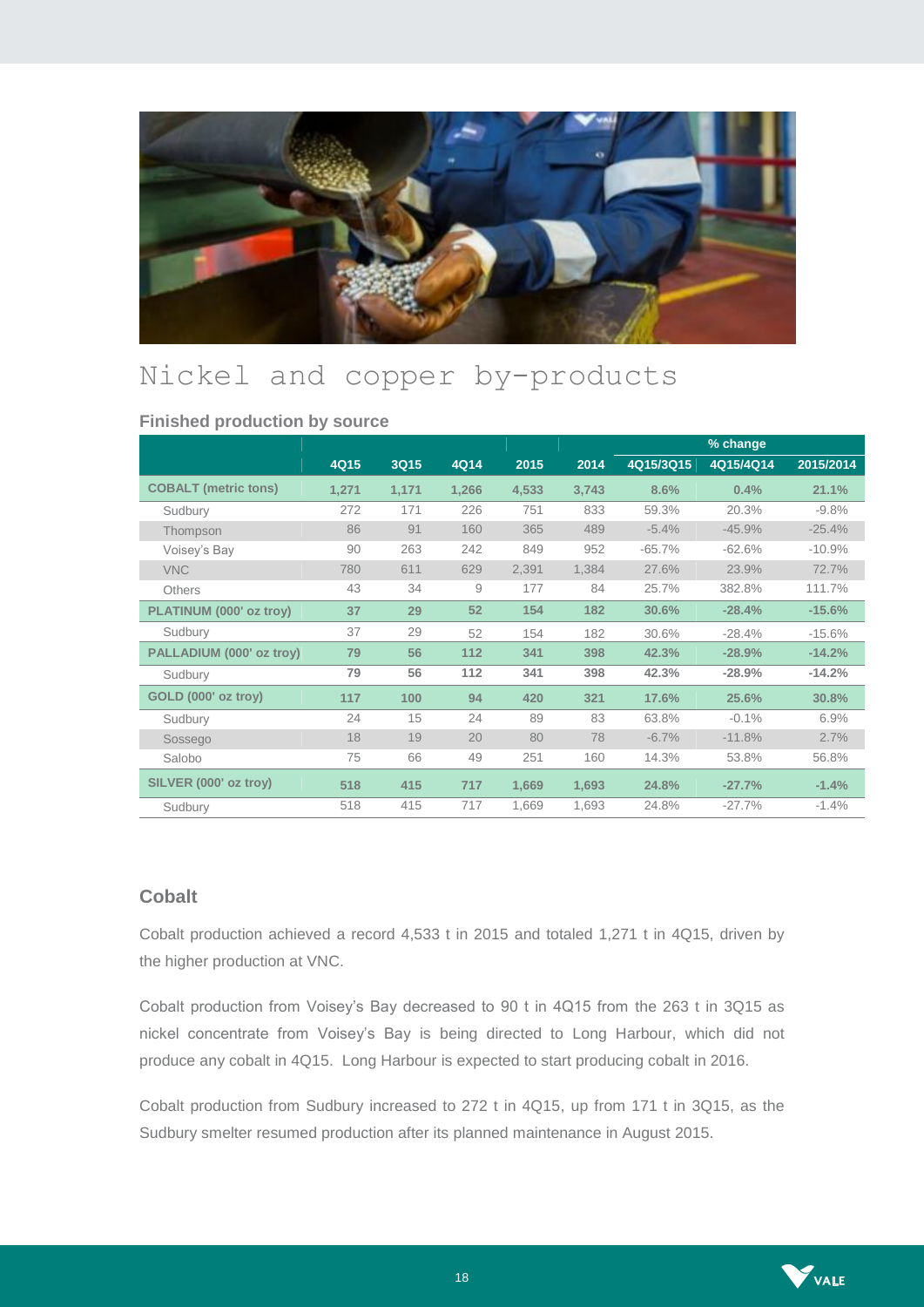# **Platinum and palladium**

Platinum production was 37,000 oz and palladium production was 79,000 oz, 30.6% and 42.3% higher than in 3Q15, respectively, as Sudbury operated fully in the quarter.

# **Gold**

Gold production had a record output of 420,100 oz in 2015 and a record 17,500 oz in 4Q15. Production increased with the operation of Sudbury at full capacity and the continued ramp-up of Salobo in 4Q15.

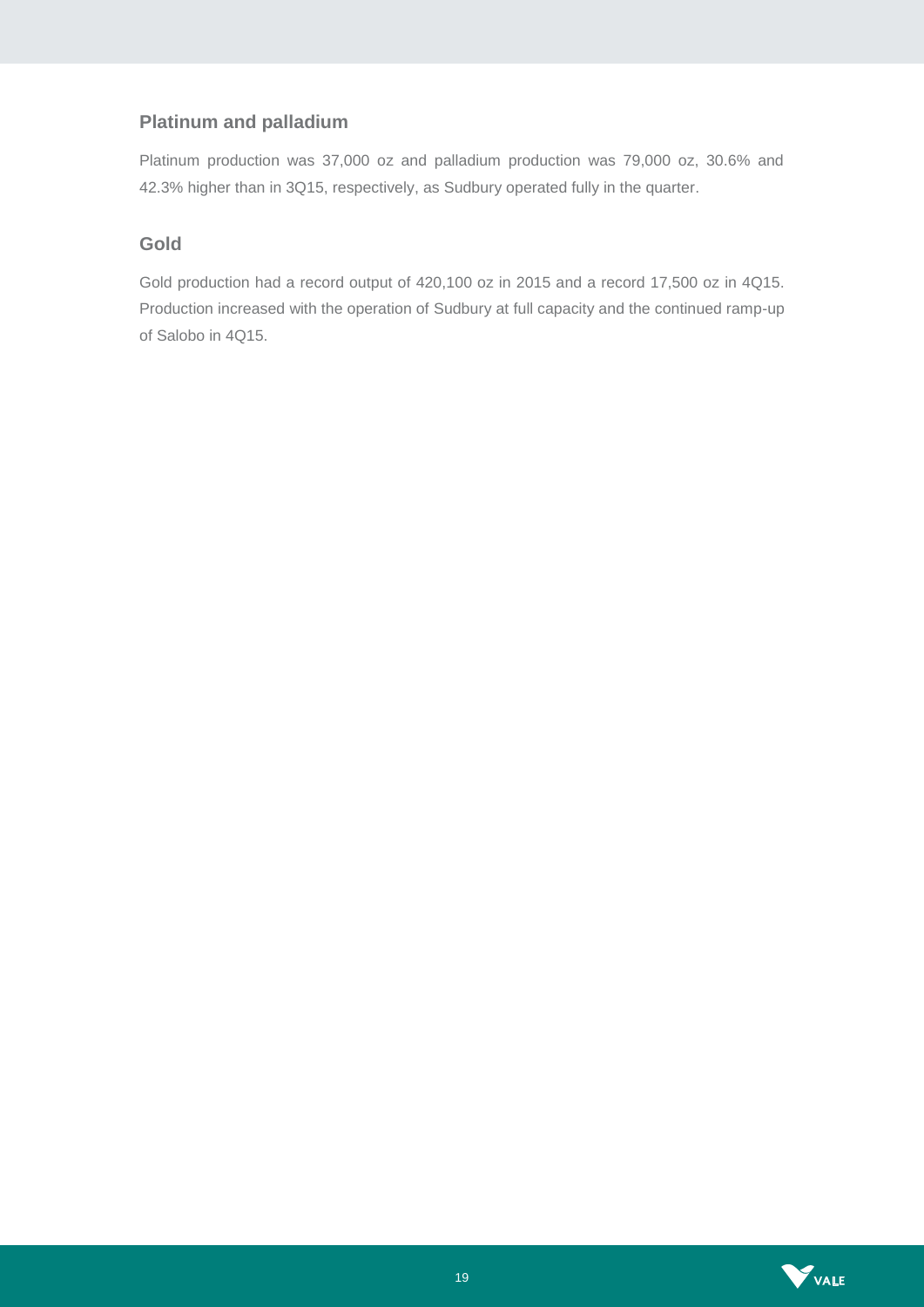

# Coal

|                           |                |          |          |          |       |           | % change  |           |
|---------------------------|----------------|----------|----------|----------|-------|-----------|-----------|-----------|
| 000' metric tons          | 4Q15           | 3Q15     | 4Q14     | 2015     | 2014  | 4Q15/3Q15 | 4Q15/4Q14 | 2015/2014 |
| <b>METALLURGICAL COAL</b> | 1.244          | 1.644    | 1.790    | 5.784    | 6.443 | $-24.3%$  | $-30.5%$  | $-10.2%$  |
| Moatize                   | 873            | 914      | 987      | 3.401    | 3.124 | $-4.5%$   | $-11.5%$  | 8.9%      |
| Carborough Downs          | 371            | 730      | 573      | 2.383    | 1.857 | $-49.2%$  | $-35.3%$  | 28.3%     |
| Integra Coal              | 0              | 0        | 0        | Ω        | 715   | n.m.      | n.m.      | n.m.      |
| <b>Isaac Plains</b>       | $\overline{0}$ | $\Omega$ | 230      | $\Omega$ | 746   | n.m.      | n.m.      | n.m.      |
| <b>THERMAL COAL</b>       | 341            | 408      | 520      | 1.560    | 2.202 | $-16.5%$  | $-34.5%$  | $-29.2%$  |
| Moatize                   | 341            | 408      | 446      | 1.559    | 1.784 | $-16.4%$  | $-23.6%$  | $-12.6%$  |
| Integra Coal              | $\overline{0}$ | 0        | $\Omega$ | $\Omega$ | 92    | n.m.      | n.m.      | n.m.      |
| <b>Isaac Plains</b>       | 0              | 0        | 74       | 0        | 326   | n.m.      | n.m.      | n.m.      |
| <b>TOTAL COAL</b>         | 1.585          | 2.052    | 2.310    | 7.344    | 8.645 | $-22.7%$  | $-31.4%$  | $-15.1%$  |

# **Production overview**

Coal production reached 7.3 Mt in 2015, 15% lower than in 2014. The reduction was caused by the stoppage of the Integra Coal and Isaac Plains mines, which were placed in care and maintenance in 2Q14 and 3Q14 respectively.

Production of coal amounted to 1.6 Mt in 4Q15, 23% and 31% lower than in 3Q15 and 4Q14, respectively, as a result of a longwall move at Carborough Downs and a short stoppage at the coal handling and processing plant in Moatize.

# **Australian operations**

Production in Australia reached 2.4Mt in 2015, 36% lower than in 2014, due to the stoppage of both the Integra Coal and the Isaac Plains mines in 2014.

Production at the Carborough Downs mine was 2.4 Mt in 2015, 28% higher than in 2014, due to the geological impact on the productivity of the longwall operation in 2014. Production amounted to 371,000 t in 4Q15, 49% and 35% lower than in 3Q15 and 4Q14 respectively, due to the longwall move in 4Q15.

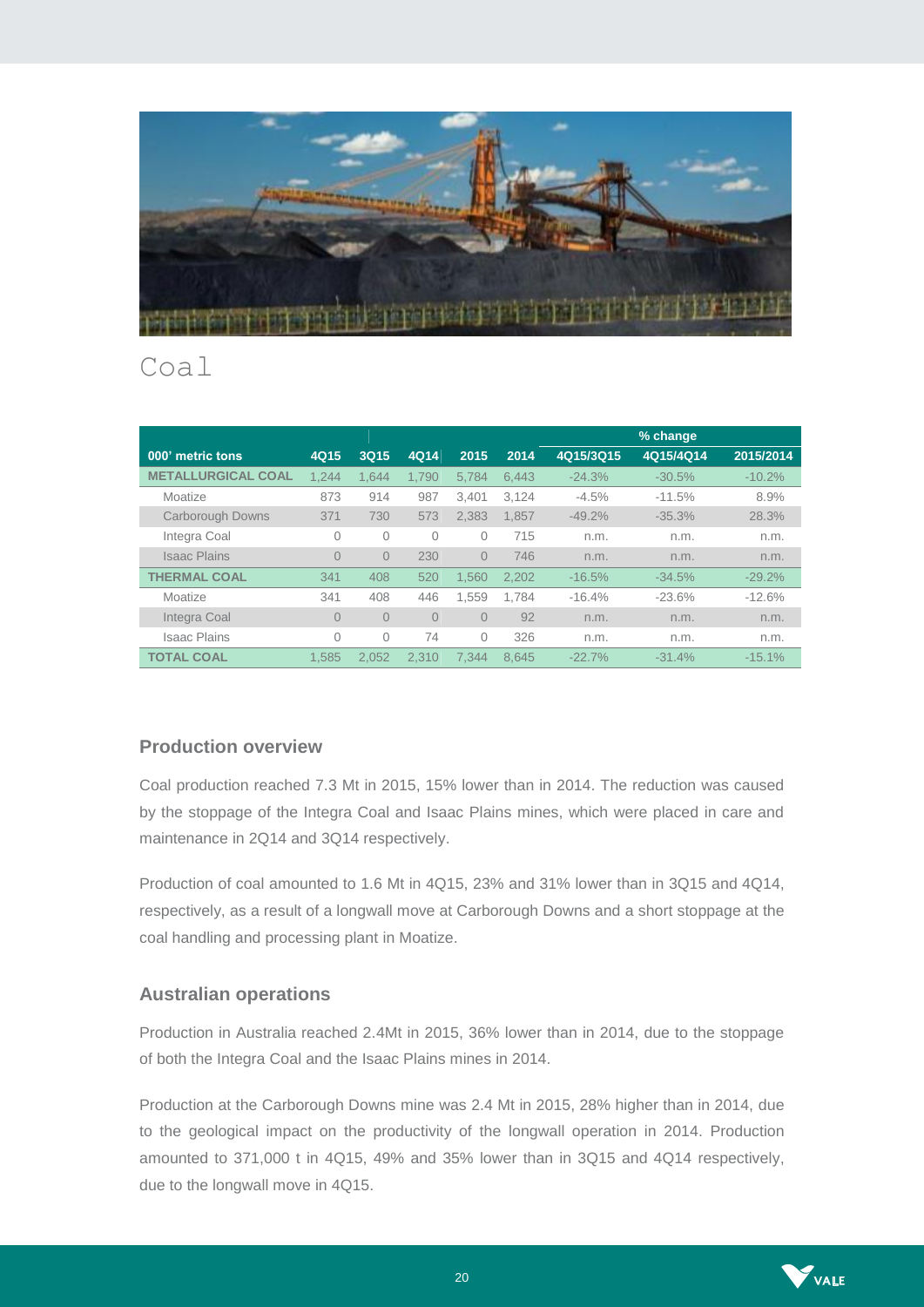#### **Moatize operations**

Production at Moatize was 4.9 Mt in 2015, in line with 2014. Production of metallurgical coal increased by 8.9%, while production of thermal coal decreased by 12.6%. The share of metallurgical coal reached 72% in 2015.

Production at Moatize was 1.214 Mt in 4Q15, 108,000 t lower than in 3Q15, due to the lower physical availability of the plant. Operational performance was affected by preventive and corrective interventions in the coal-handling and processing plant as well as tie-ins with Moatize II. Moatize II is currently under commissioning with completion of cargo testing expected for March 2016.

Raw coal availability has also been reduced as a result of the revised mine plan, due to fire on 2 excavators in June and July 2015, which have already been replaced.

The upgrade of the whole brownfield section of the railway, connecting the Moatize site to the Nacala-à-Velha maritime terminal, was completed by the end of 2015 with four shipments delivered as of January 2016.

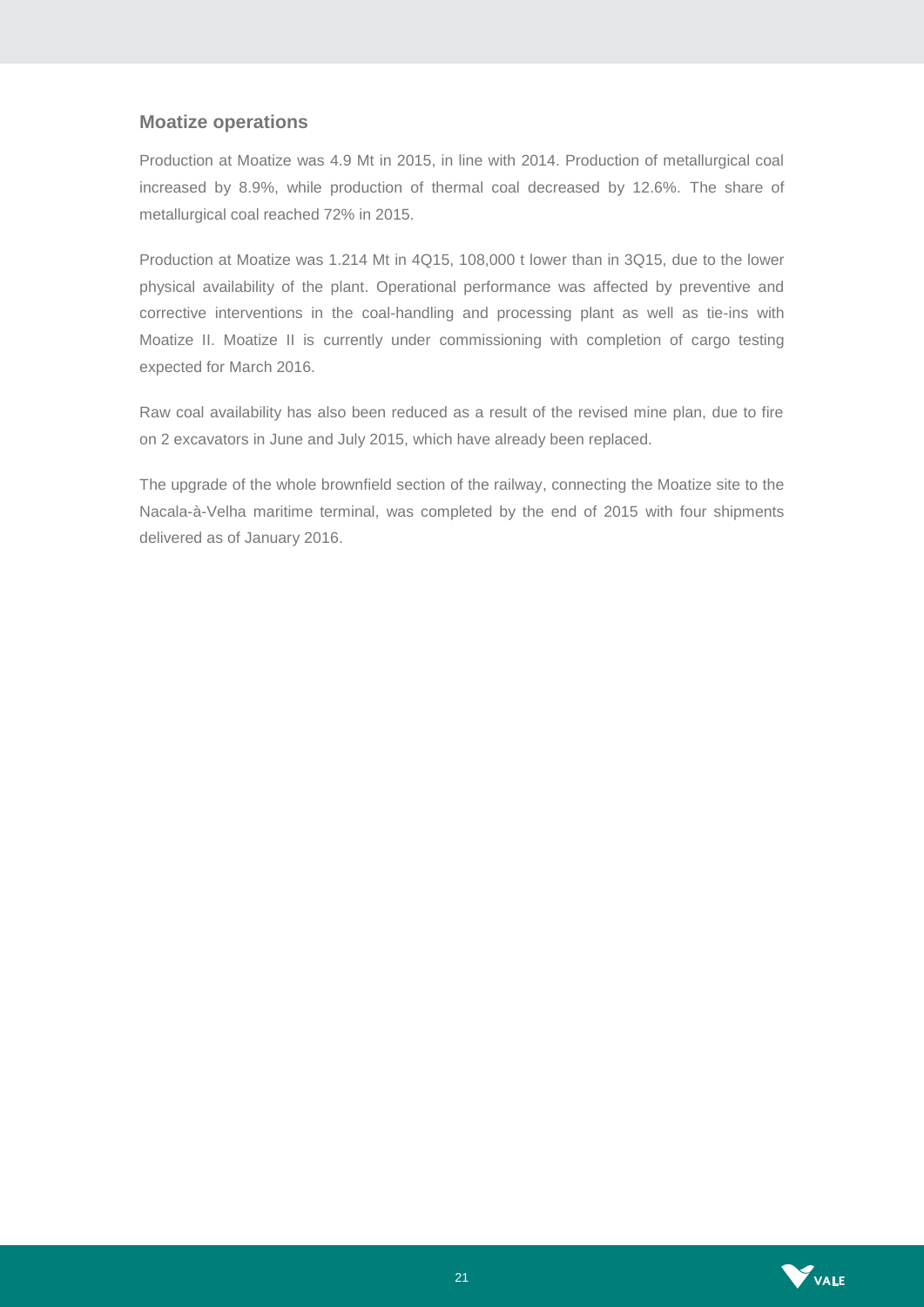

# Fertilizer Nutrients

#### **Potash**

|                   |      |      |      |      |      |           | % change  |           |
|-------------------|------|------|------|------|------|-----------|-----------|-----------|
| 000' metric tons  | 4015 | 3015 | 4014 | 2015 | 2014 | 4Q15/3Q15 | 4Q15/4Q14 | 2015/2014 |
| <b>POTASH</b>     | 137  | 125  | 147  | 481  | 492  | 10.3%     | $-6.5\%$  | $-2.3%$   |
| Taguari-Vassouras | 137  | 125  | 147  | 481  | 492  | 10.3%     | $-6.5\%$  | $-2.3%$   |

#### **Phosphates**

|                       |       |       |       |       |       |           | % change  |           |
|-----------------------|-------|-------|-------|-------|-------|-----------|-----------|-----------|
| 000' metric tons      | 4Q15  | 3Q15  | 4Q14  | 2015  | 2014  | 4Q15/3Q15 | 4Q15/4Q14 | 2015/2014 |
| <b>PHOSPHATE ROCK</b> | 2.122 | 1.935 | 2.209 | 8.163 | 8.421 | 9.7%      | $-4.0%$   | $-3.1%$   |
| <b>Brazil</b>         | 1.102 | 977   | 1.205 | 4.282 | 4.620 | 12.9%     | $-8.5%$   | $-7.3%$   |
| Bavóvar               | 1.019 | 958   | 1.004 | 3.881 | 3.801 | 6.4%      | 1.5%      | 2.1%      |
| MAP <sup>1</sup>      | 276   | 242   | 278   | 1.097 | 1.065 | 14.1%     | $-0.7%$   | 3.0%      |
| TSP <sup>2</sup>      | 206   | 189   | 254   | 866   | 910   | 8.8%      | $-19.0%$  | $-4.8%$   |
| SSP <sup>3</sup>      | 523   | 495   | 460   | 1.953 | 1.854 | 5.7%      | 13.8%     | 5.3%      |
| DCP <sup>4</sup>      | 129   | 130   | 135   | 480   | 502   | $-0.6%$   | $-4.5%$   | $-4.4%$   |

<sup>1</sup> Monoammonium phosphate

<sup>2</sup> Triple superphosphate

<sup>3</sup> Single superphosphate

<sup>4</sup> Dicalcium phosphate

### **Potash**

Production of potash totaled 481,000 t in 2015, 2.3% lower than in 2014, due to the lower grades at the mine.

Potash production reached 137,000 t in 4Q15, 10.3% higher than in 3Q15 due to higher productivity at the concentration plant but 6.5% lower than in 4Q14 due to lower ore grades.

#### **Phosphate Rock**

Production of phosphate rock was 8.2 Mt in 2015, 3.1% lower than in 2014, as a result of a 7.3% production decline at the Brazilian operations with the stoppage of both the Araxá and Patos de Minas units in 3Q15 in order to balance supply chain demands.

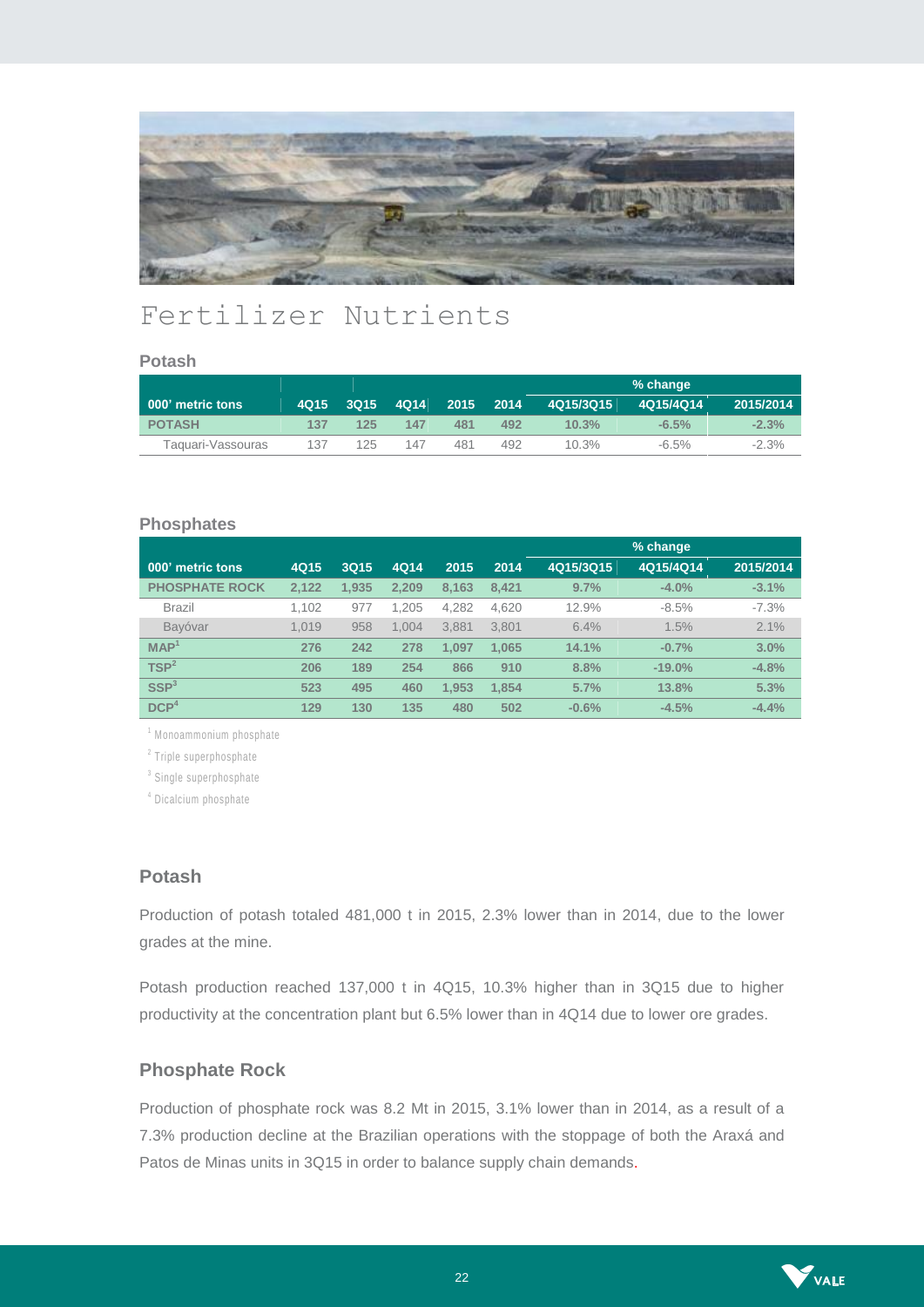Output from the Brazilian operations was 1.1 Mt in 4Q15, 12.9% higher than in 3Q15, with the resumption of operations in Araxá. Production was 8.5% lower than in 4Q14, due to: (i) the stoppage of the Patos de Minas Unit, (ii) the maintenance stoppage in Catalão and (iii) the lower productivity at the Tapira beneficiation plant.

Bayóvar's output was 1.0 Mt in 4Q15, 6.4% higher than in 3Q15, as a result of the implementation of adjustments in the production process and the elimination of shipment constrains. Production was 1.5% higher than in 4Q14.

#### **MAP**

Production of MAP (monoammonium phosphate) totaled 1.1 Mt in 2015, 3% higher than in 2014, as production increased to meet stronger demand.

Production of MAP totaled 276,000 t in 4Q15, 14.1% higher and 0.7% lower than in 3Q15 and 4Q14, respectively. Production increased due to better availability of phosphoric acid.

#### **TSP**

Production of TSP (triple superphosphate) totaled 866,000 t in 2015, 4.8% lower than in 2014 as phosphoric acid was channeled into the production of MAP due to its better market demand.

Production of TSP totaled 206,000 t in 4Q15, 8.8% higher than in 3Q15, due to the reestablishment of the phosphoric acid supply. Production was 19.0% lower than in 4Q14 due to the prioritization of MAP production.

#### **SSP**

Production of SSP (single superphosphate) totaled 1.9 Mt in 2015, 5.3% higher than in 2014, due to higher production at Uberaba and absence of stoppages at the Cubatão plant.

Production of SSP totaled 523,000 t in 4Q15, 5.7% and 13.8% higher than in 3Q15 and 4Q14, respectively. Production increased on the back of the reestablishment of the Catalão and Cubatão operations.

#### **DCP**

DCP (dicalcium phosphate) production totaled 480,000 t in 2015, 4.4% lower than in 2014 as a result of lower production at the the Cajati plant, due to limited availability of resources, which was only partially offset by the record production in Uberaba.

DCP production totaled 129,000 t in 4Q15, 0.6% and 4.5% lower than in 3Q15 and 4Q14 respectively, due to the lack of phosphoric acid for the operation.